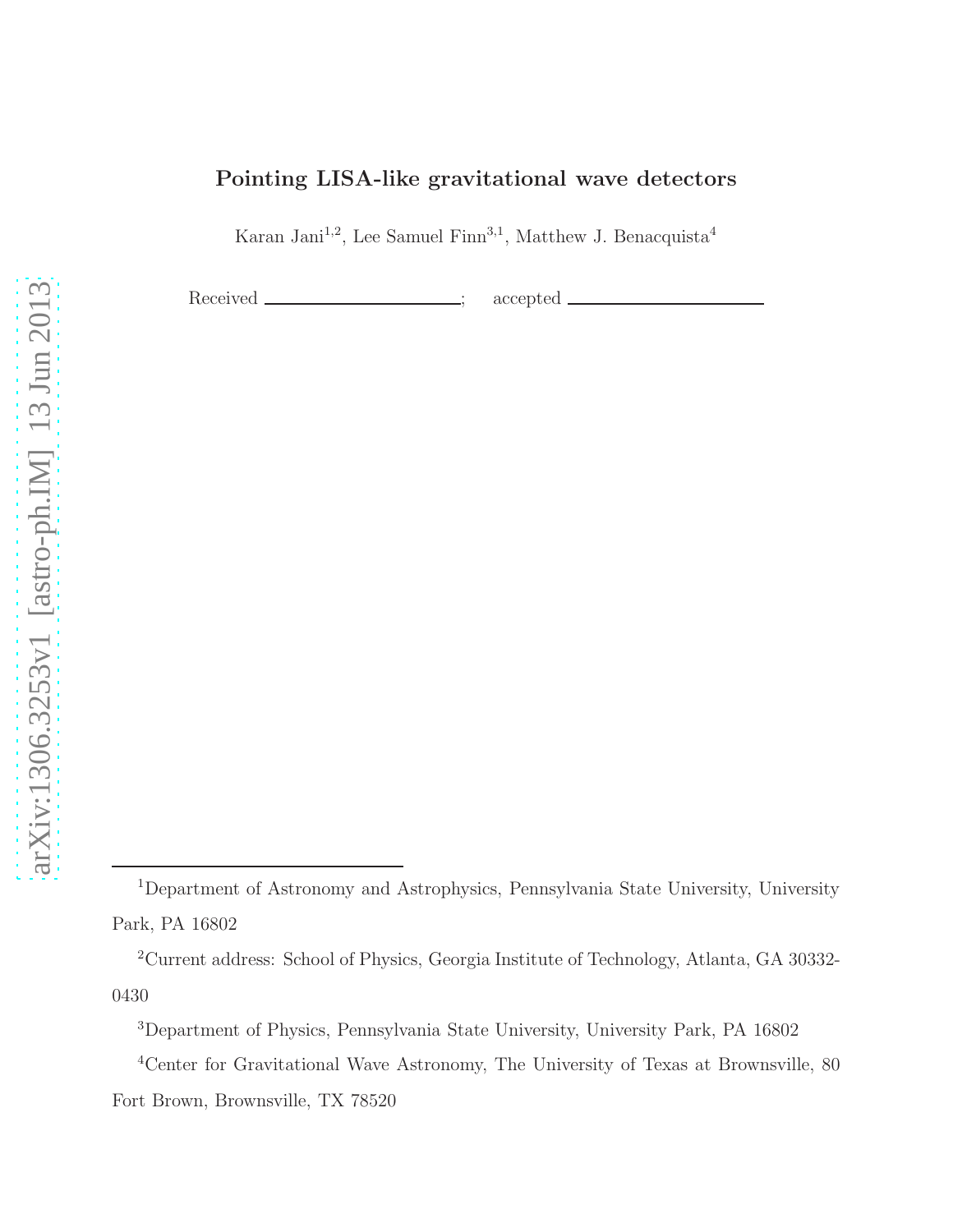## ABSTRACT

Space-based gravitational wave detectors based on the Laser Interferometer Space Antenna (LISA) design operate by synthesizing one or more interferometers from fringe velocity measurements generated by changes in the light travel time between three spacecraft in a special set of drag-free heliocentric orbits. These orbits determine the inclination of the synthesized interferometer with respect to the ecliptic plane. Once these spacecraft are placed in their orbits, the orientation of the interferometers at any future time is fixed by Kepler's Laws based on the initial orientation of the spacecraft constellation, which may be freely chosen. Over the course of a full solar orbit, the initial orientation determines a set of locations on the sky were the detector has greatest sensitivity to gravitational waves as well as a set of locations where nulls in the detector response fall. By artful choice of the initial orientation, we can choose to optimize or suppress the antennas sensitivity to sources whose location may be known in advance (e.g., the Galactic Center or globular clusters).

 $Subject\ headings:$  methods: observational — gravitational waves — telescopes instrumentation: detectors — techniques: interferometric — space vehicles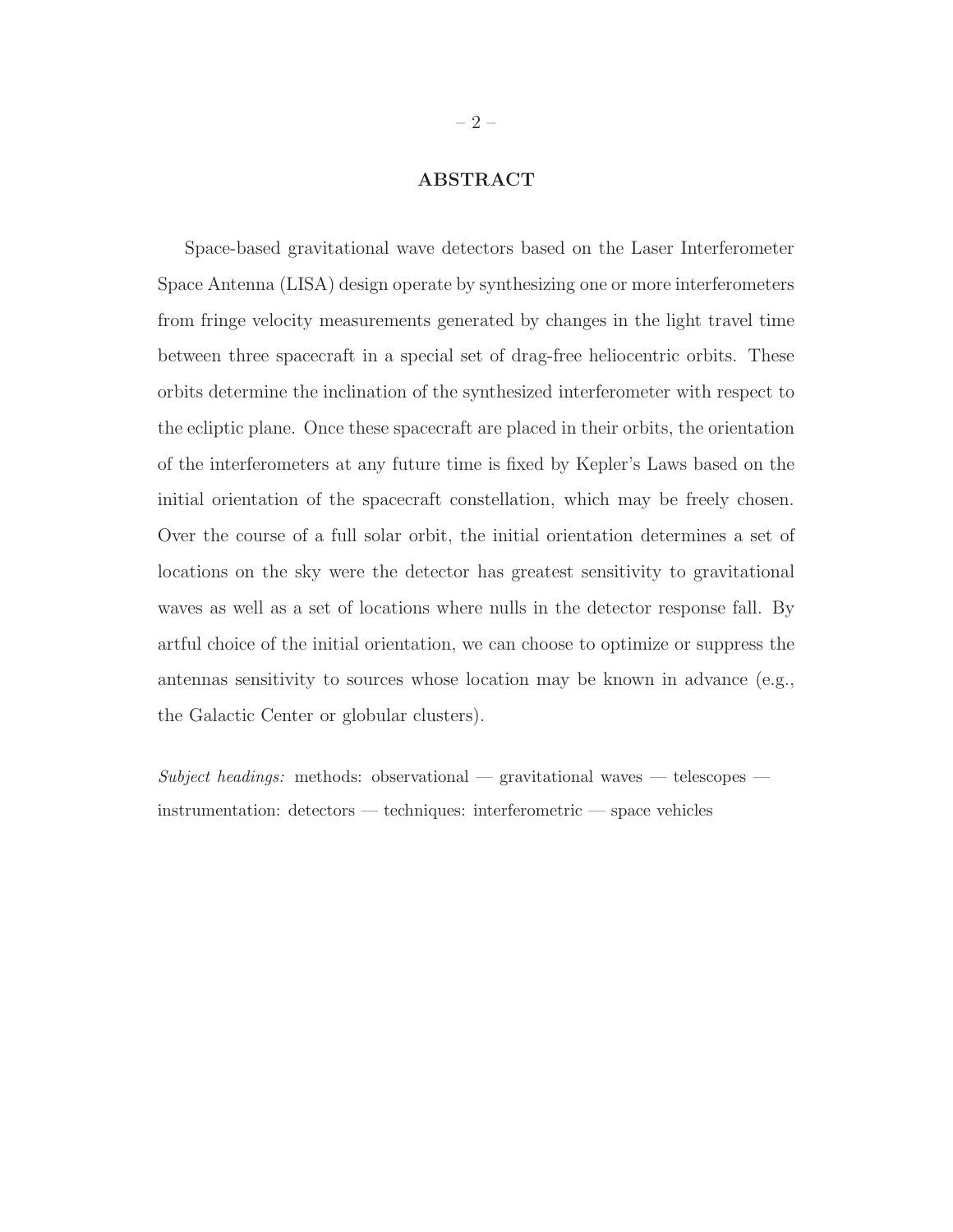### 1. Introduction

In the current effort to open the gravitational wave astronomy frontier, a space-based laser-interferometric gravitational wave detector operating in the 0.1 mHz to 100 mHz waveband is far and away the most promising marriage of technological capability and number and variety of strong sources. In its most studied form a space-based laser interferometric gravitational wave detector involves three free-flying sciencecraft — acting as the stations of an interferometer — inhabiting 1 AU circumsolar orbits arranged so that the sciencecraft form an equilateral triangle constellation, inclined to the ecliptic plane by 60 deg, with arm lengths of several million km [\(Jennrich et al. 2011](#page-22-0)). Once set in their orbits the orientation of the interferometer with respect to the celestial sphere is determined by Kepler's laws of motion; correspondingly, the initial orientation of the equilateral triangle in its plane affects the detector's sensitivity to gravitational waves sources in different regions of the sky. In all present proposals only one of the sciencecraft is equipped to measure the relative velocity to both of the other two sciencecraft; so, only one interferometer can be synthesized [\(Jennrich et al. 2011](#page-22-0); [Baker et al. 2011a](#page-21-0)[,b](#page-21-1)[,c](#page-21-2)[,d](#page-21-3)). Here we show how the freedom to choose the initial orientation of the sciencecraft constellation — and, thus, the orientation of the interferometer — affects the detector's sensitivity to gravitational waves associated with sources in the direction of the Galactic Center.

[Decher et al. \(1980\)](#page-22-1) first investigated the design aspects of a space-based, laser interferometric gravitational wave detector. The mission and detector they described quickly converged to the modern "LISA" concept that, in its most mature form, is described in several technical assessments performed for ESA [\(Danzmann](#page-22-2) et al. [2011;](#page-22-2) [Jennrich et al.](#page-22-0)  $2011$  $2011$  $2011$ ).<sup>1</sup>

<sup>1</sup>"LISA" was the name adopted for a joint ESA-NASA mission: in the U.S. as part of NASA's Beyond Einstein Program and in Europe as part of ESA's Cosmic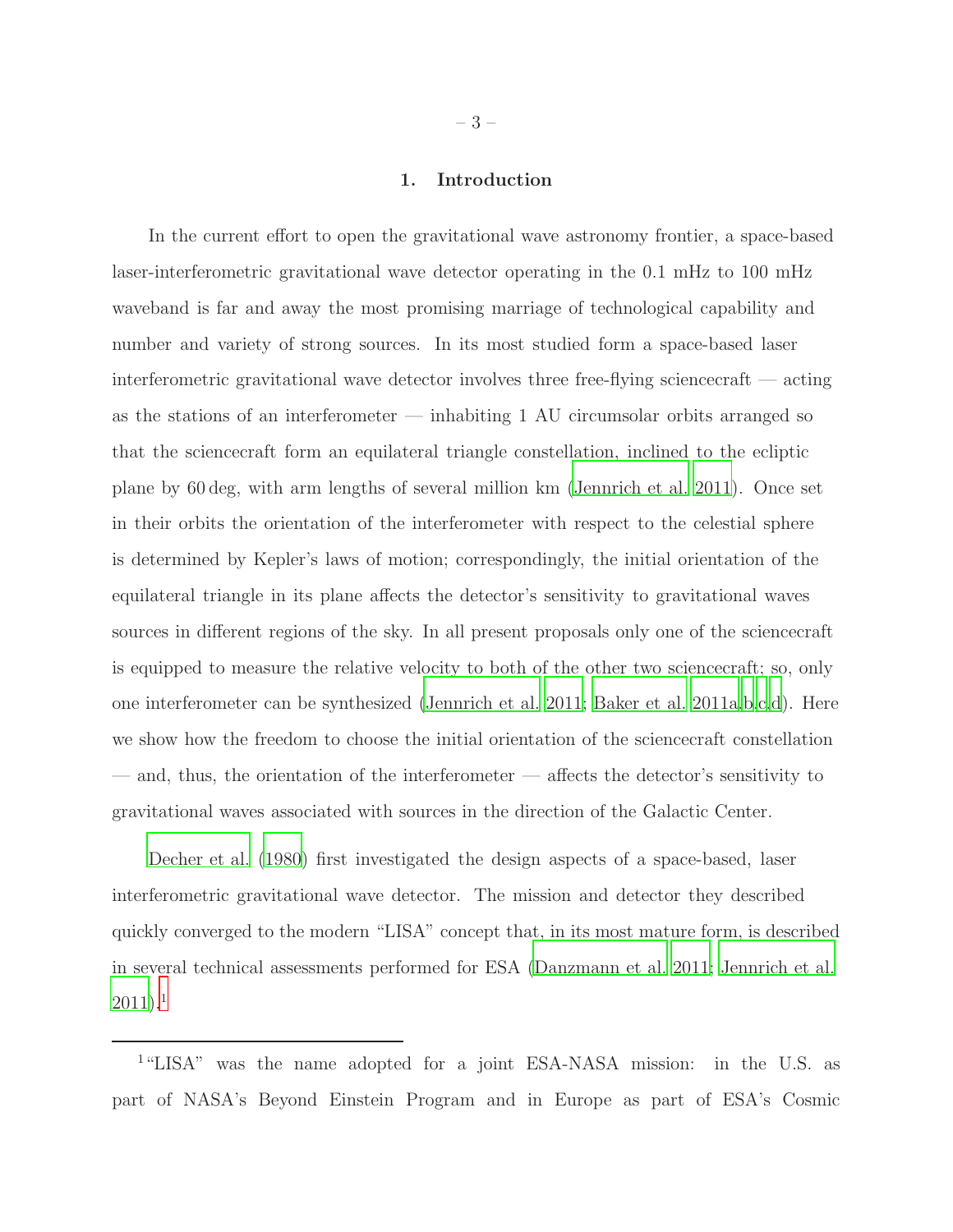In the modern LISA concept each of the three sciencecraft follow independent, circumsolar orbits that lead or lag Earth in its orbit by tens of degrees. Each sciencecraft hosts a freely floating reference mass (a "gravitational reference sensor", or GRS) that it simultaneously shields from the thermal and particle space environment and tracks to ensure that the sciencecraft trajectory is as close to a free trajectory through space-time as technology allows. Modulated laser signals passed between the sciencecraft are used to measure the relative velocities of the three reference masses. Gravitational waves passing through the constellation lead to correlated disturbances in these relative velocity measurements.

The gravitational wave antenna that is synthesized from the relative velocity measurements of the three reference masses behaves like an interferometer with one sciencecraft acting as a beamsplitter and the other two acting as end-stations [\(Armstrong et al. 2003;](#page-21-4) [Dhurandhar & Tinto 2005](#page-22-3)). Like an interferometer its greatest sensitivity is to sources in the directions normal to the plane defined by the three sciencecraft. Also like an interferometer the antenna has four nulls — directions in which it is entirely insensitive to gravitational wave sources — that lie in the plane. The direction of these nulls is tied to the orientation of the sciencecraft in their plane. The requirement that

Vision 2015-2025 Program. While that mission was ended when NASA was unable to meet its commitments, missions based on the LISA design but rescaled for different cost-caps are being considered by both ESA and NASA [\(Baker et al. 2011a](#page-21-0)[,b](#page-21-1)[,c](#page-21-2)[,d;](#page-21-3) [Jennrich et al. 2011\)](#page-22-0). Here we use the term "LISA" to refer to any space-based, laser-interferometric gravitational wave detector whose mission profile is similar to the former joint ESA-NASA mission that was ranked as a large space mission priority in [\(Committee for a Decadal Survey of Astronomy and Astrophysics](#page-22-4) & National Research Council [2010\)](#page-22-4).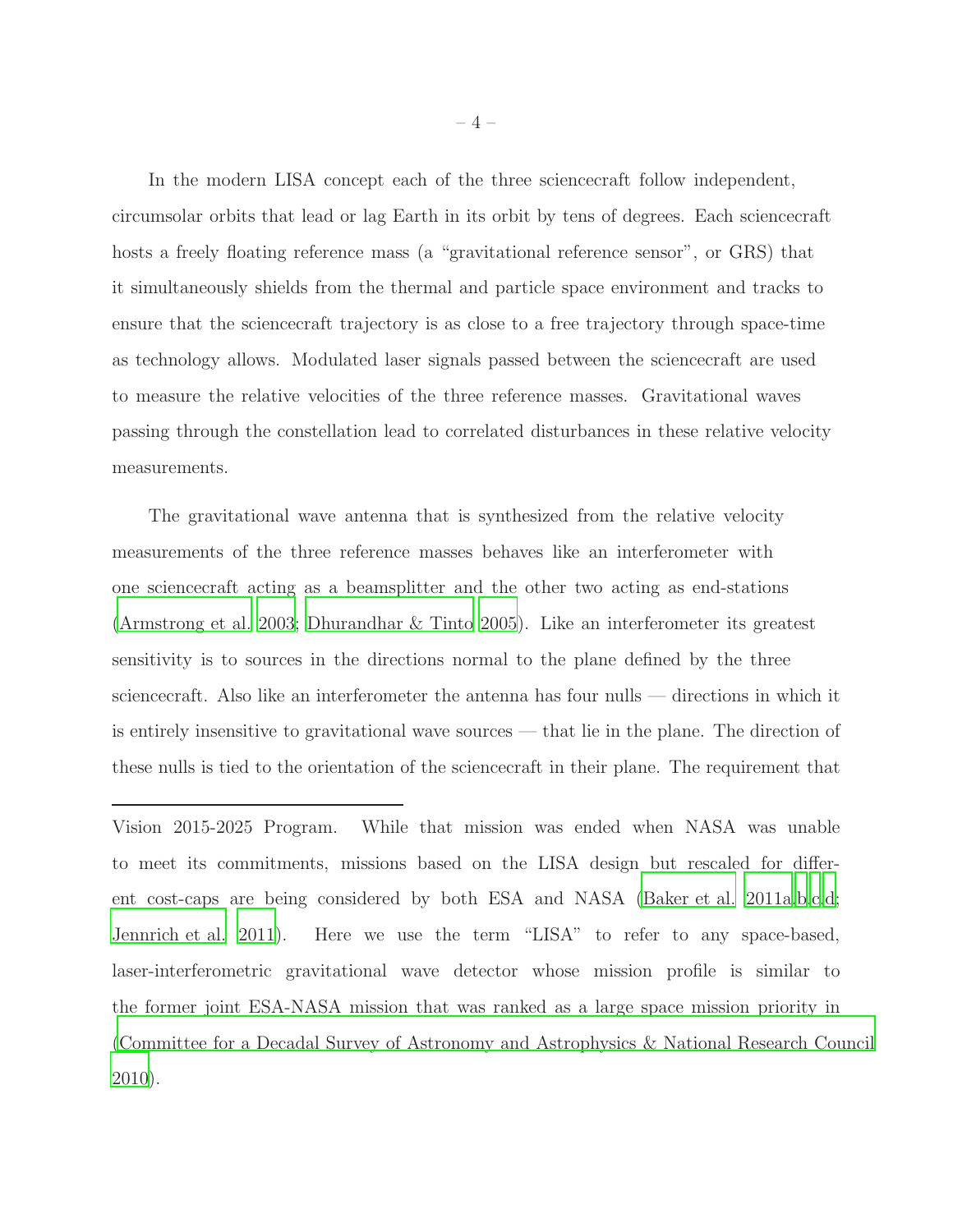the sciencecraft each travel freely through space yet maintain, over several orbital periods, the same relative configuration, strongly constrains the sciencecraft orbits [\(Folkner et al.](#page-22-5) [1997;](#page-22-5) [Folkner 2001;](#page-22-6) [Dhurandhar et al. 2002](#page-22-7), [2005](#page-22-8)), leading each null to trace-out a "figure-eight" pattern on the sky over the course of a year. Where these patterns appear on the sky is set by the initial orientation of the sciencecraft in their plane. Our purpose here is to demonstrate how the choice of initial constellation orientation affects the sensitivity of LISA concept detectors to the direction hosting the greatest number of gravitational wave sources: i.e., the Galactic Center.

Section [2](#page-4-0) of this manuscript describes our sensitivity measure for a LISA concept gravitational wave antenna as it orbits Sol. Section [3](#page-11-0) examines the sensitivity of a LISA concept mission to gravitational wave sources in the direction of Milky Way Galactic Center and some of the more important Milky Way globular clusters. We summarize our conclusions in Sectio[n4.](#page-16-0)

#### 2. Sensitivity measure

<span id="page-4-0"></span>We base our measure of LISA's sensitivity to point gravitational wave sources on its low-frequency angular response. For our purposes the three LISA sciencecraft correspond to the beamsplitter and end-mirrors of a Michelson delay-line interferometer. Each sciencecraft is on an independent, 1 AU circumsolar orbit. These orbits are chosen so that the sciencecraft remain close to relative rest at the vertices of an equilateral triangle with ∼ 10<sup>6</sup> km legs. We refer to the relative position of the sciencecraft as the *constellation*. Tidal forces on the constellation owing to Sol, the Earth-Moon system, Jupiter and Venus all act to distort this configuration. The LISA mission lifetime is bounded by an upper limit on the relative sciencecraft velocities. This bound will be exceeded well-before deviations in the constellation shape affect significantly the angular sensitivity of the interferometer.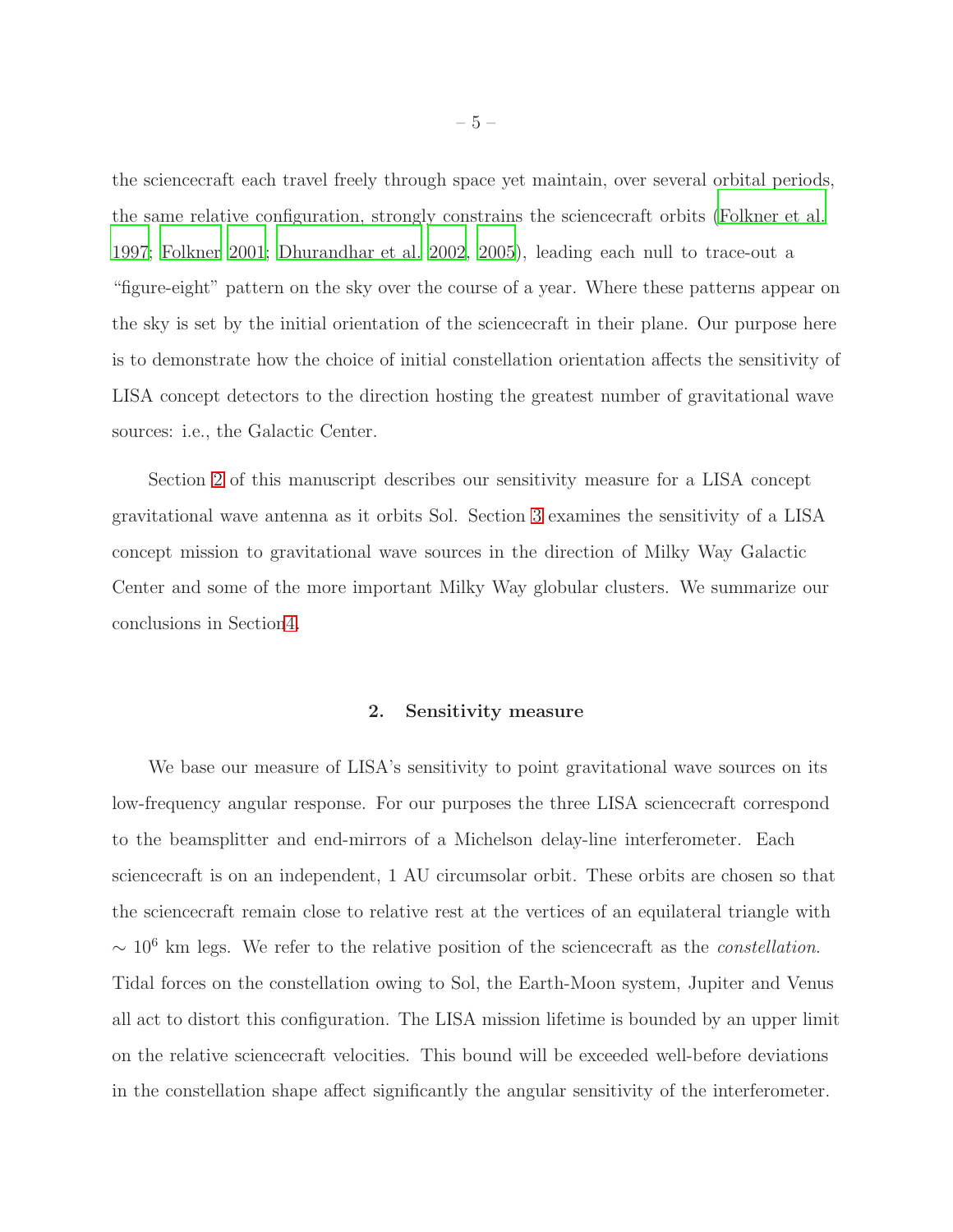Correspondingly, it is conventional to treat the constellation as a rigid equilateral triangle whose center follows a Kepler orbit, in the ecliptic plane, about Sol. We follow this convention.

To evaluate LISA's response consider a (TT-gauge) plane gravitational wave propagating in the  $\hat{n}$  direction through Minkowski space:

$$
\mathbf{h} = h_{+}(t - \hat{\mathbf{n}} \cdot \mathbf{x}) \mathbf{e}_{+}(\hat{\mathbf{n}}) + h_{\times}(t - \hat{\mathbf{n}} \cdot \hat{\mathbf{x}}) \mathbf{e}_{\times}(\hat{\mathbf{n}}), \tag{2-1}
$$

where  $e_+$  and  $e_\times$  are the usual + and  $\times$  wave polarization tensors,

$$
0 = e^{ij}_+ n_j = e^{ij}_\times n_j \tag{2-2a}
$$

$$
2 = e_+^{ij} e_+^{kl} \delta_{ik} \delta_{jk} = e_\times^{ij} e_\times^{kl} \delta_{ik} \delta_{jk}
$$
\n(2-2b)

$$
0 = e_+^{jk} e_+^{jk} \delta_{ik} \delta_{jk}.
$$
\n
$$
(2-2c)
$$

In the low-frequency (small antenna) limit the response of the inferometer may be expressed

$$
r(t) = \frac{L}{2} \left[ F_+(\boldsymbol{n}, t) h_+(t - \boldsymbol{n} \cdot \boldsymbol{x}_c) + F_\times(\boldsymbol{n}, t) h_\times(t - \boldsymbol{n} \cdot \boldsymbol{x}_c) \right]
$$
(2-3a)

where L is the effective interferometer arm-length,  $x_c$  the constellation location,

<span id="page-5-1"></span><span id="page-5-0"></span>
$$
F_{+} = d_{ij}e_{+}^{ij} \tag{2-3b}
$$

$$
F_{\times} = d_{ij} e_{\times}^{ij},\tag{2-3c}
$$

and  $\boldsymbol{d}$  is the antenna projection tensor:

$$
\mathbf{d} = \mathbf{u} \otimes \mathbf{u} - \mathbf{v} \otimes \mathbf{v},\tag{2-3d}
$$

with  $u$  and  $v$  the unit vectors in the direction of the interferometer arms.

Our basic measure of LISA's sensitivity is the quadrature sum of  $F_+$  and  $F_{\times}$ ,

$$
\frac{d\rho^2}{dt} = F^2_+(\mathbf{n}, t) + F^2_\times(\mathbf{n}, t),\tag{2-4}
$$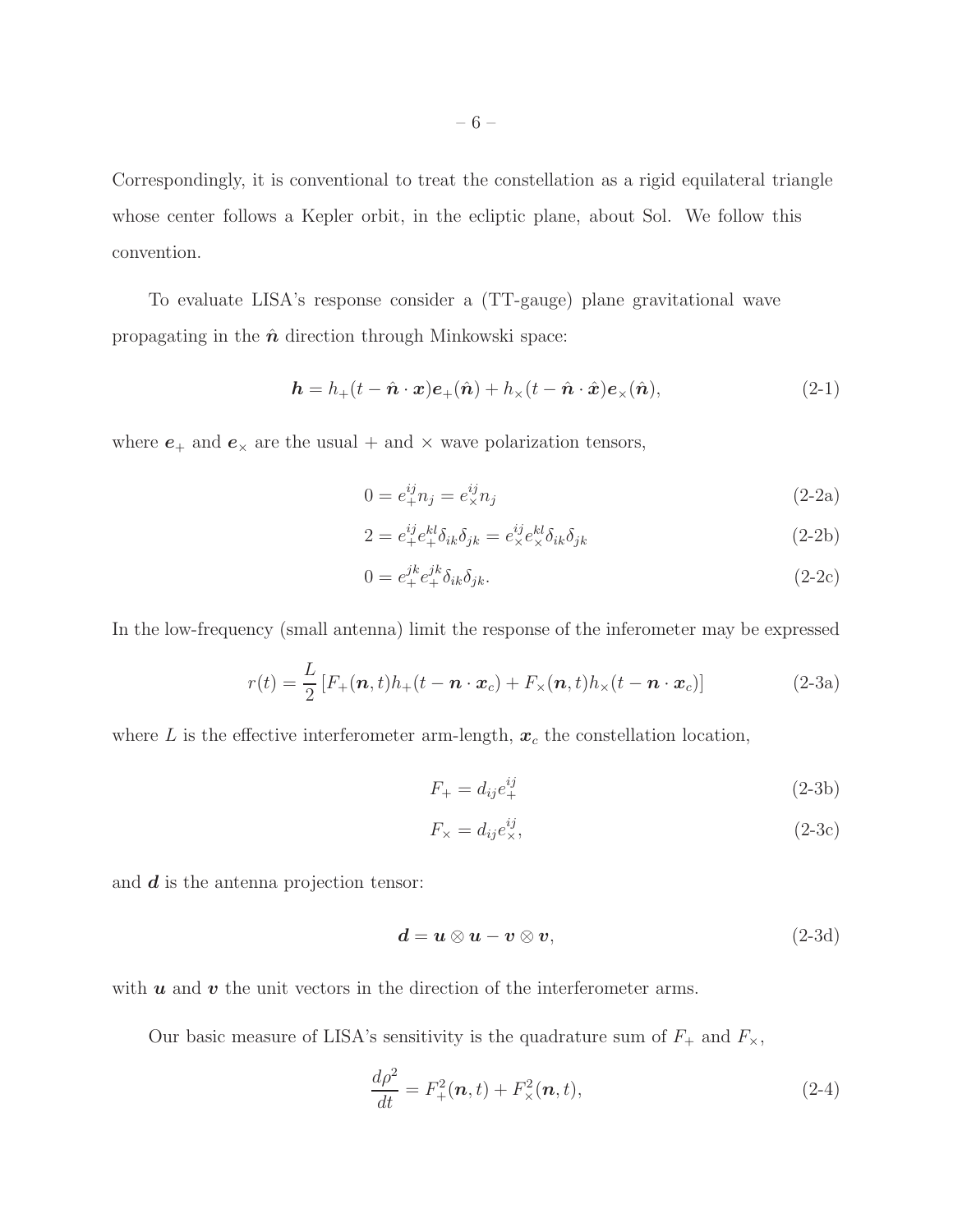and its value integrated over a year-long observation and normalized so that its maximum value, over all  $n$ , is unity:

<span id="page-6-0"></span>
$$
\widehat{\rho}^2(\boldsymbol{n}) = \frac{\rho^2(\boldsymbol{n})}{\max_{\boldsymbol{n}'} \rho^2(\boldsymbol{n}')} \tag{2-5a}
$$

where

$$
\rho^2 = \int_0^{1 \text{ yr}} \frac{d\rho^2}{dt} dt. \tag{2-5b}
$$

Note that the dependence of  $\rho^2$  on  $n$  is identical to the dependence on  $n$  of the power signal-to-noise associated with a compact object binary system when averaged over the binary's orientation.

The time dependence of  $F_+(\hat{\boldsymbol{n}}, t)$  and  $F_{\times}(\hat{\boldsymbol{n}}, t)$  is determined by the motion of the constellation as it orbits Sol. The special orbits that allow the constellation to maintain a relatively stable equilateral triangle configuration enforce upon the constellation a characteristic internal motion and orientation with respect to the constellation's orbital plane. The orientation and motion is particularly simple when described in terms of the constellation plane's orientation relative to its orbital plane about Sol, and the orientation of the constellation in the constellation's plane. The sciencecraft orbits require that the constellation plane is always inclined 60 deg relative to the ecliptic plane (i.e., the constellation's orbital plane) with the constellation plane normal always in the plane defined by the constellation's orbital radius vector and its orbital plane normal: i.e., the constellation plane precesses, in a positive sense, about the ecliptic plane normal with a one-year period. In addition to this precession, the constellation itself spins within its plane, also with a one-year period. Choosing the constellation plane normal's direction to have a positive projection on the ecliptic plane normal the constellation spins in its plane with a negative sense. Figure [1](#page-7-0) shows these three different motions — orbital, precessional, and  $spin$  — schematically.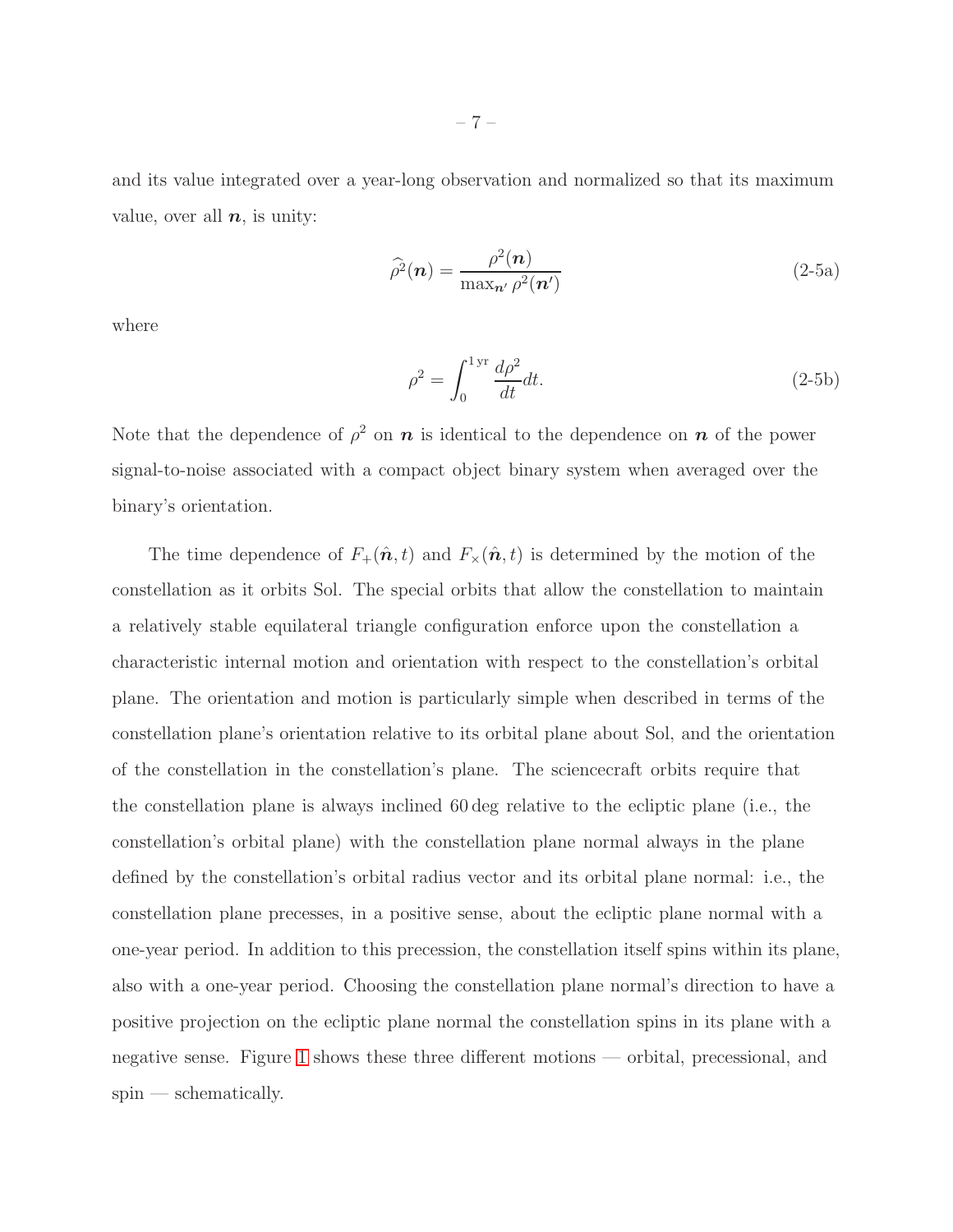

<span id="page-7-0"></span>Fig. 1.— Schematic of the LISA constellation in orbit about Sol. The constellation plane's normal is inclined 60 deg to the constellation's orbital angular momentum axis, is in the plane defined by the orbital radius vector and angular momentum, and is directed to have a positive projection on the orbital angular momentum axis. The constellation then "orbits" within its plane in a negative sense with the same period as the constellation's orbit about Sol: i.e.,  $\omega = 2\pi$  yr<sup>-1</sup>. In this schematic the science craft "above" the orbital plane are always further from Sol than those below the plane; the orientation of the constellation plane could just as well be arranged so that the opposite were true.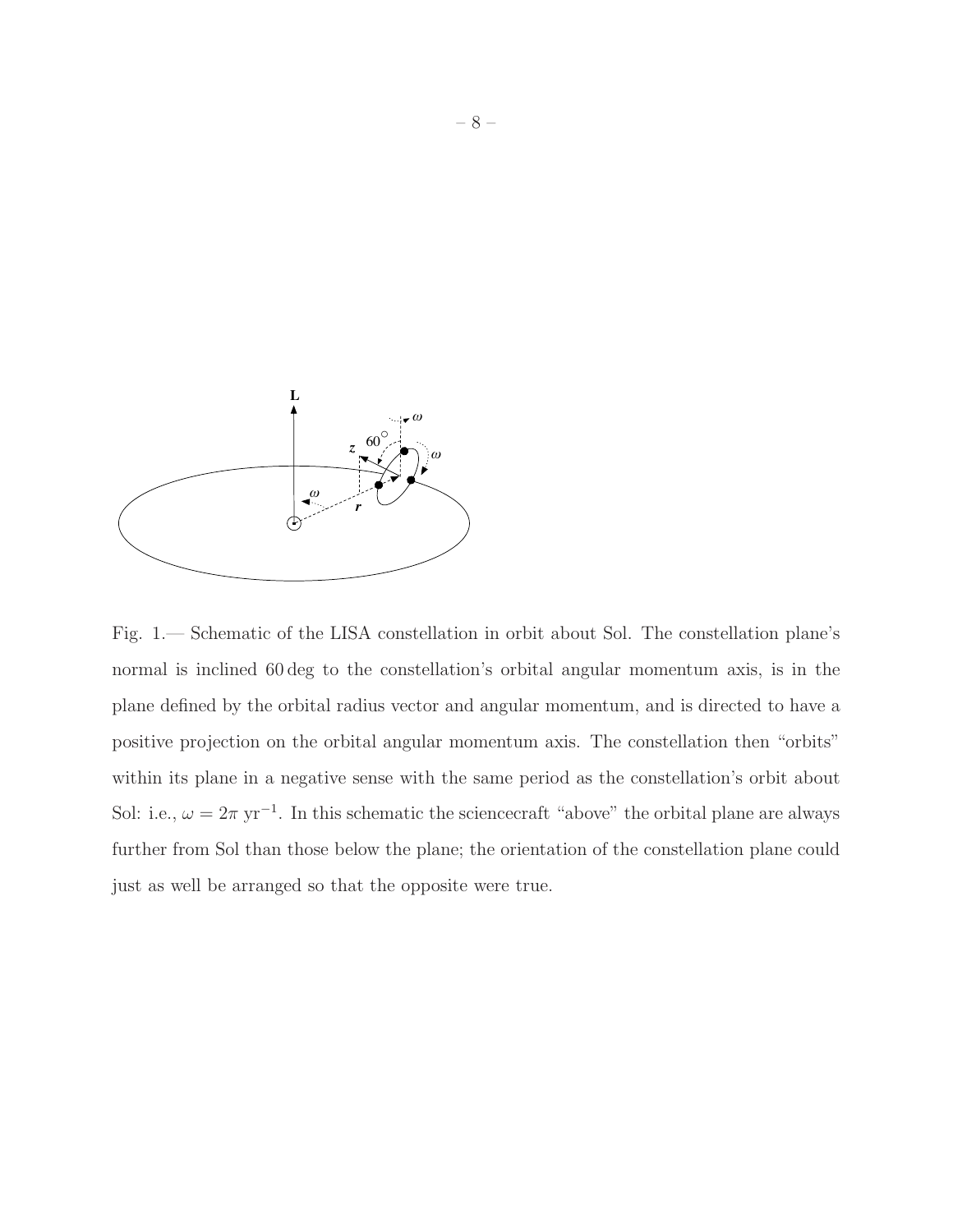To evaluate  $F_+(\hat{\boldsymbol{n}}, t)$  and  $F_\times(\hat{\boldsymbol{n}}, t)$  via Equations [\(2-3b\)](#page-5-0)–[\(2-3c\)](#page-5-1) we need to express  $e_+$ ,  $e_{\times}$ , u and v all in the same coordinate system. We choose to work in (heliocentric) ecliptic coordinates. To express  $u$  and  $v$ , the unit vectors in the direction of the interferometer arms, in ecliptic coordinates we first describe them in the constellation's rest frame; next, we describe the rotations that relate ecliptic and constellation rest coordinates; and, finally, we express  $u$  and  $v$  in ecliptic coordinates via Equations [2-8.](#page-8-0) Figure [2](#page-9-0) shows the constellation, the interferometer arms, and the constellation rest-frame coordinates that we use to describe the constellation's gravitational wave response. In these coordinates  $\boldsymbol{u}$  and v are

$$
\boldsymbol{u} = -\boldsymbol{x}_c \cos \frac{\pi}{6} + \boldsymbol{y}_c \sin \frac{\pi}{6} \tag{2-6a}
$$

$$
\boldsymbol{v} = -\boldsymbol{x}_c \cos \frac{\pi}{6} - \boldsymbol{y}_c \sin \frac{\pi}{6}.
$$
 (2-6b)

The convolution of the different rotations involved in describing the constellation's motion is quite simply expressed in terms of quaternions. Introduce the usual quaternion basis  $i, j$  and  $k$ , with

$$
-1 = i^2 = j^2 = k^2 = ijk.
$$
 (2-7)

Associate the quaternion basis vectors with the basis vectors of a Cartesian coordinate system: i.e., associate x with i, y with j and z with k. Any vector n may thus be regarded equally well as a quaternion or a Cartesian vector. It is then straightforward to show that the vector  $n'$  corresponding to the rotation of vector  $n$  by angle  $\theta$  about axis  $w$  is equal to

<span id="page-8-0"></span>
$$
\boldsymbol{n}' = \boldsymbol{q}_{w(\theta)} \boldsymbol{n} \boldsymbol{q}_{w(\theta)}^\dagger, \tag{2-8a}
$$

where

$$
\boldsymbol{q}_{w(\theta)} = \cos\frac{\theta}{2} + \boldsymbol{w}\sin\frac{\theta}{2} \tag{2-8b}
$$

$$
\boldsymbol{q}_{w(\theta)}^{\dagger} = \boldsymbol{q}_{w(-\theta)}.\tag{2-8c}
$$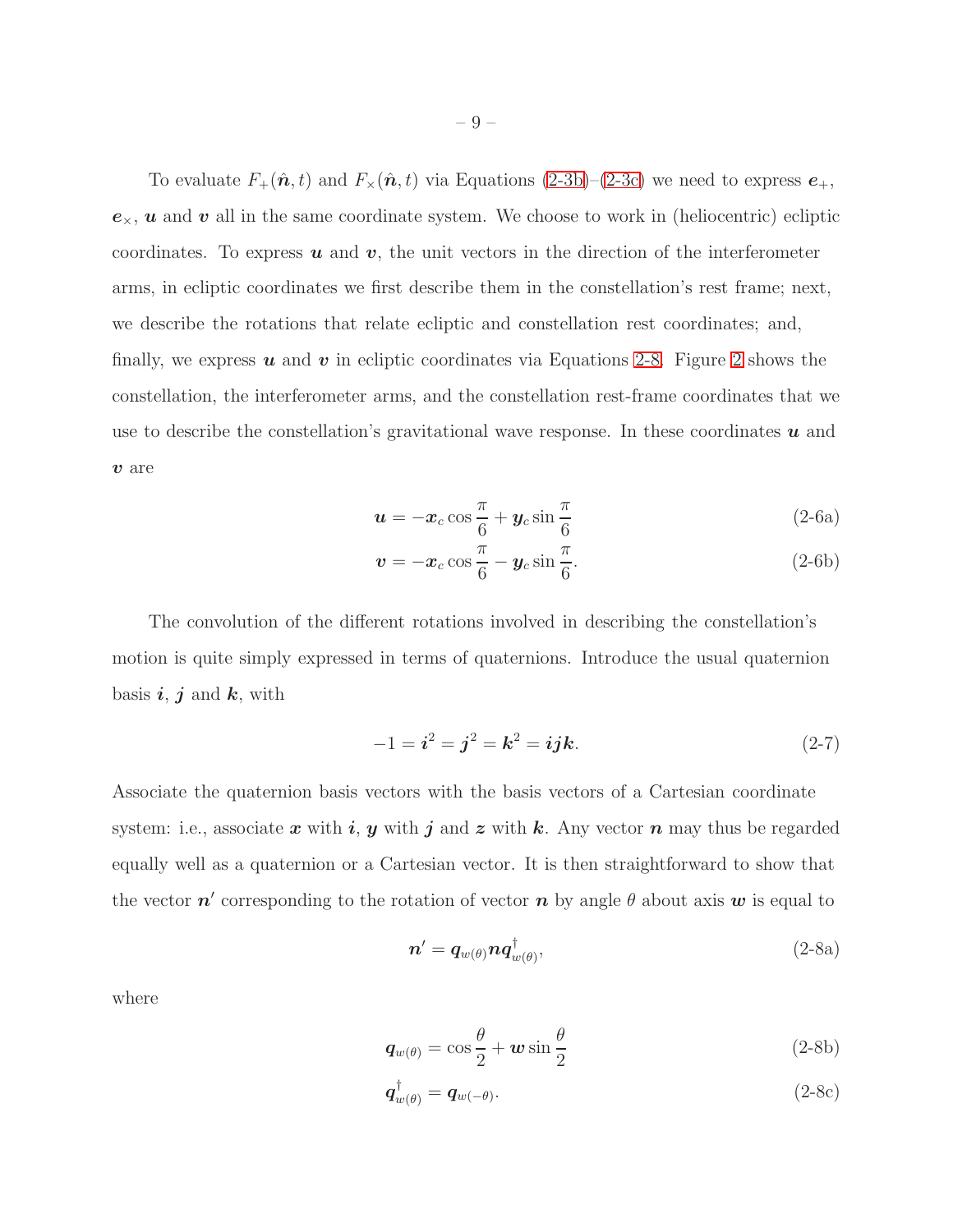

<span id="page-9-0"></span>Fig. 2.— The LISA constellation, gravitational wave antenna, and its rest-frame coordinates. The three sciencecraft form the vertices of an equilateral triangle. One sciencecraft acts as the beamsplitter of what is effectively a Michelson interfereomter; the other two sciencecraft act as the end stations. The "beamsplitter" sciencecraft is at the bottom of the figure. The interferometer arms, denoted  $u$  and  $v$  are shown as solid lines connecting the "beamsplitter" scienccraft to the "end station" sciencecraft. To define Cartesian rest-frame coordinates associated with the interferometer we identify the circle that circumscribes the three sciencecraft and choose the x-axis in the direction from the center of the circumscribed circle through the "beamsplitter sciencecraft". The y-axis is chosen in the constellation plane and orthogonal to the x-axis. The z-axis is chosen orthogonal to the plane so that three axes form a right-handed coordinate system. Note that this interferometer has four nulls directions toward which it is insensitive to any gravitational wave source — in the  $\pm x$  and  $\pm y$  directions.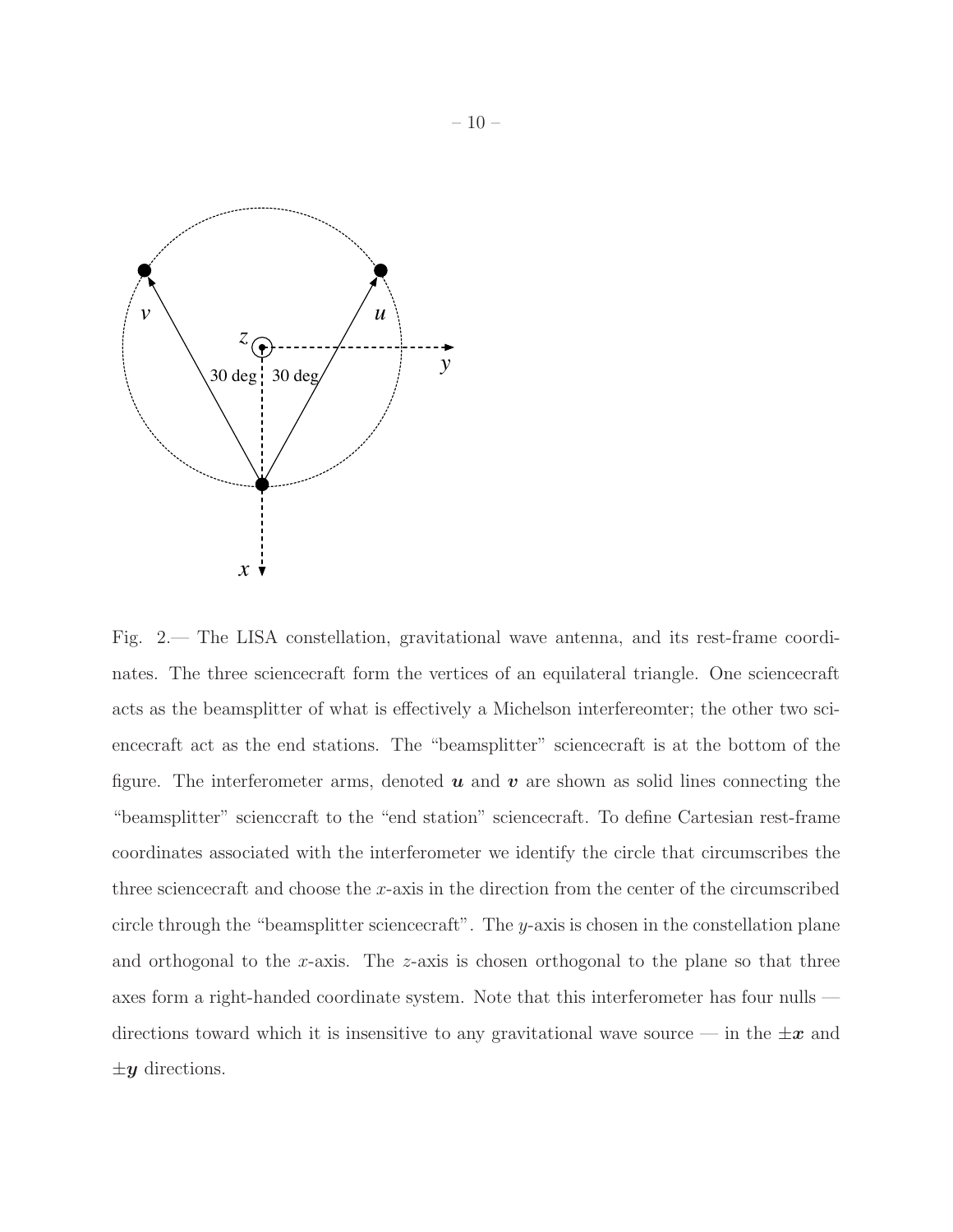To describe the relation between ecliptic and constellation rest-frame coordinates first introduce the usual ecliptic longitude and latitude  $(l, b)$  and the corresponing Cartesian coordinate vectors  $\hat{x}_e, \hat{y}_e$  and  $\hat{z}_e$ . Measure the constellation's location in its orbit in terms of the position angle  $\phi(t) = 2\pi\omega t$ , measured from  $x_e$ , with  $\phi = 0$  at  $t = 0$ . Finally, let  $\phi_0$ denote the constellation plane orientation at  $t = 0$ . The quaternion  $q_{ec}$  that relates vector components in the constellation coordinate system to components in the ecliptic coordinate system may be written

<span id="page-10-0"></span>
$$
q_{ec} = q_3 q_2 q_1 \tag{2-9a}
$$

where  $q_1$  orients the constellation in its plane,

$$
\boldsymbol{q}_1 = \cos\frac{\phi_0 - \phi}{2} + \boldsymbol{k}\sin\frac{\phi_0 - \phi}{2};
$$
\n(2-9b)

 $q_2$  inclines the constellation plane relative to the ecliptic,

$$
\boldsymbol{q}_2 = \cos\frac{\pi}{6} + \boldsymbol{j}\sin\frac{\pi}{6};\tag{2-9c}
$$

and  $q_3$  precesses the constellation plane about the ecliptic normal,

$$
\mathbf{q}_3 = \cos\frac{\phi}{2} + \mathbf{k}\sin\frac{\phi}{2}.\tag{2-9d}
$$

It remains to express the polarization tensors  $e_+(\hat{n})$  and  $e_{\times}(\hat{n})$  in ecliptic coordinates. Let  $l_n$  and  $b_n$  identify the ecliptic longitude and latitude corresponding to the wave propagation direction  $n$  (i.e., the source is in the  $-n$  direction). A suitable choice of polarization tensors  $e_+$  and  $e_\times$  is then

$$
\boldsymbol{e}_{+}=\boldsymbol{x}_{r}\otimes\boldsymbol{x}_{r}-\boldsymbol{y}_{r}\otimes\boldsymbol{y}_{r} \qquad \qquad (2\text{-}10a)
$$

$$
\boldsymbol{e}_{\times} = \boldsymbol{x}_r \otimes \boldsymbol{y}_r + \boldsymbol{y}_r \otimes \boldsymbol{x}_r \tag{2-10b}
$$

where

$$
x_r = q_r i q_r^{\dagger} \tag{2-10c}
$$

$$
\mathbf{y}_r = \mathbf{q}_r \mathbf{j} \mathbf{q}_r^\dagger \tag{2-10d}
$$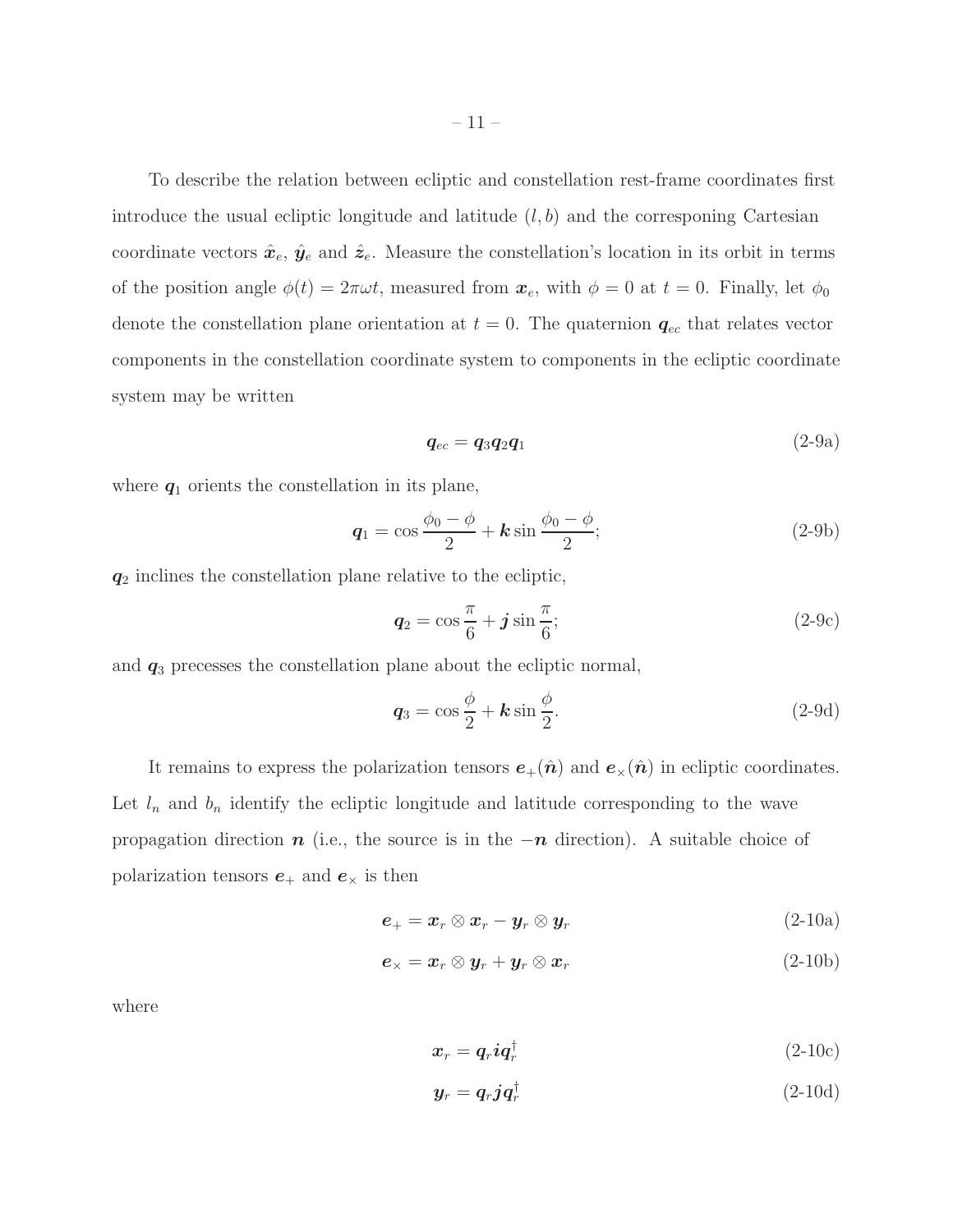for

$$
\boldsymbol{q}_r = \boldsymbol{q}_2 \boldsymbol{q}_1 \tag{2-10e}
$$

$$
q_2 = \cos \frac{\pi/2 - b_n}{2} + k \sin \frac{\pi/2 - b_n}{2}
$$
 (2-10f)

$$
\mathbf{q}_1 = \cos \frac{l_n}{2} + \mathbf{j} \sin \frac{l_n}{2}.\tag{2-10g}
$$

## 3. Discussion

<span id="page-11-0"></span>An interferometric detector has a null response to gravitational-wave sources in four different directions — all in the plane formed by the detector. When the light travel time along its arms is equal, as is the case for LISA, two of the nulls are in the direction and anti-direction of the bisector between the arms, while the other two nulls are at right angles to these directions: i.e., in the  $\pm x$  and  $\pm y$  directions in Figure [2.](#page-9-0) As the antenna orbits Sol these nulls trace out figure-8 patterns on the sky. The white curves in Figure [3](#page-14-0) show, in ecliptic coordinates, the trace of these nulls over a full orbit overlaid on a colormap that shows our sensitivity measure  $\rho^2$  (see Eq. [2-5\)](#page-6-0).

Note that the ecliptic longitude is unlabeled in Figure [3.](#page-14-0) The ecliptic longitude of the traces of the nulls depend on the constellation's initial orientation  $\phi_0$  (see Eq. [2-9\)](#page-10-0) at  $t = 0$ : i.e., rotating the constellation in its plane while leaving the plane's location and orientation fixed shifts the null curves in ecliptic longitude by the same angle. It is the initial choice of constellation orientation  $\phi_0$  that allows us to "point" LISA toward or away from any source that lies within 60 deg of the ecliptic plane.

Although all but the closest extragalactic sources of gravitational radiation are likely to be distributed isotropically, Galactic sources — including the vast majority of close white dwarf binaries, by far the largest expected population of LISA sources — will be concentrated primarily in the direction of the Galactic Center and, secondarily, the Galactic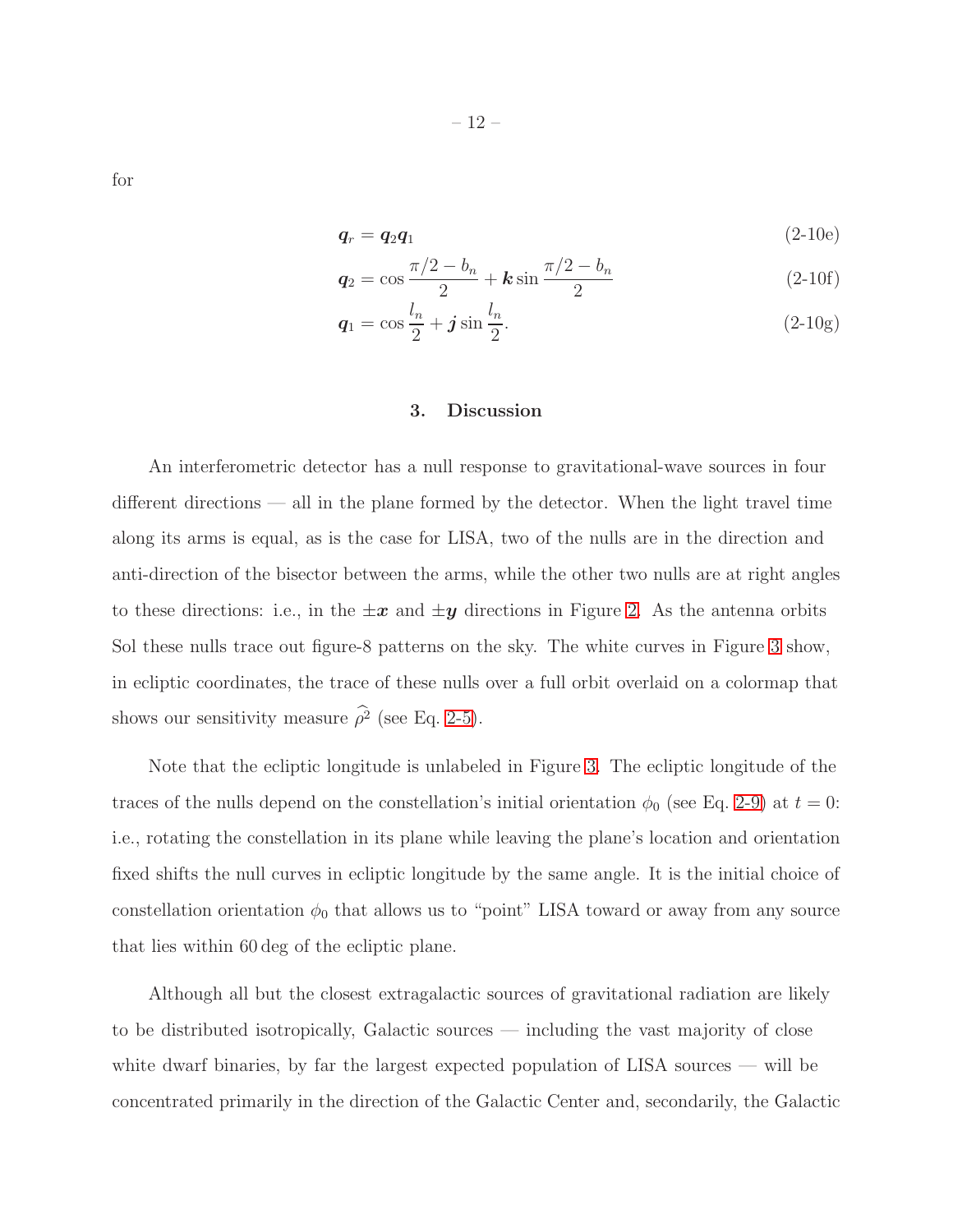plane. *It is a fortunate coincidence that the Galactic Center lies nearly on the ecliptic plane and the Galactic Plane, like the LISA constellation plane, is inclined* 60 deg *relative to the ecliptic plane:* just those regions on the sky where the choice of  $\phi_0$  gives us greatest control over LISA's sensitivity. Referring to Figure [3,](#page-14-0) our initial choice of LISA constellation orienation can make a 17% difference in the constellation's sensitivity toward the Galactic Center sources: i.e., to just those sources that dominate LISA's signal. If we choose as our goal the study of these sources we can maximize LISA's sensitivity to the Galactic Center direction; alternatively, if our goal is the detection and study of extragalactic sources we can choose LISA's initial orientation to minimize our sensitivity to these (now confounding) sources, allowing LISA observations to "dig deeper" into the pool of extra-galactic sources.

Now consider the binary choice of maximizing or minimizing LISA sensitivity to Galactic Center sources and ask what effect this choice has on the sensitivity to gravitational wave emitters associated with other localized and nearby objects: in particular, globular clusters within 5 kpc of Earth, the Large and Small Magellanic clouds, the Andromeda galaxy (M31), and the Virgo cluster. These objects are representative of typical hosts for halo and extragalactic populations of white-dwarf binaries, ultra compact binaries, and nearby extreme mass-ratio inspiral systems. Figure [4](#page-14-1) and Table [1](#page-15-0) summarize how minimizing or maximizing sensitivity to Galactic Center sources affects LISA's sensitivity to gravitational wave emitters associated with these objects. Figure [4](#page-14-1) plots the object locations, given in the first two columns of Table [1,](#page-15-0) together with the antenna nulls and sensitivity measure corresponding to an initial LISA orientation that suppresses the constellation's response to Galactic Center sources. Both Magellanic clouds (diamond for the LMC, square for the SMC) and two globular clusters (47 Tuc and NGC 3201, both marked with stars) are sufficiently far south of the ecliptic that there is negligible change in the sensitivity for any constellation orientation. Most of the remaining globular clusters (all marked with stars) are close enough to the Galactic Center that LISA's sensitivity to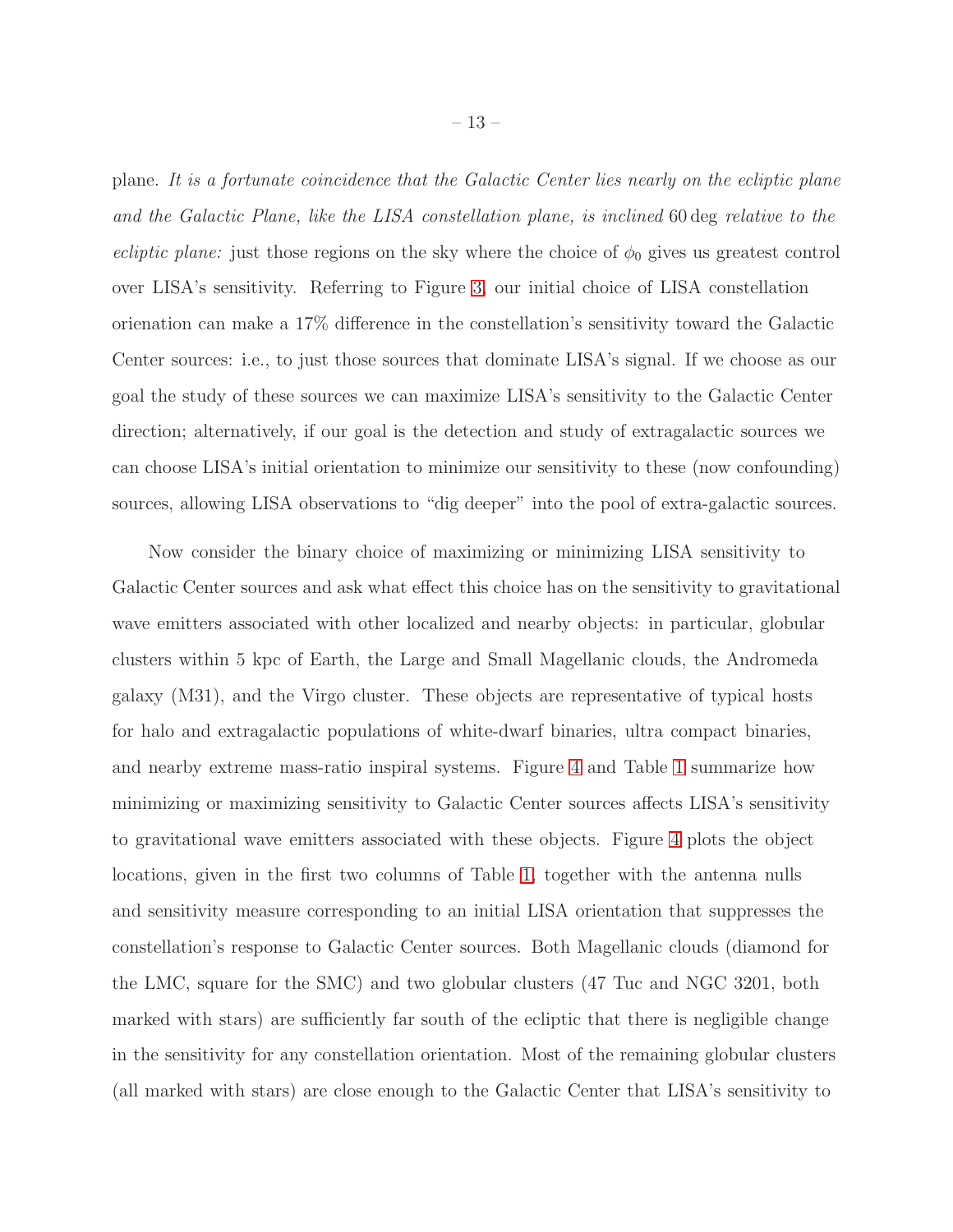sources within them varies together with sensitivity to the Galactic Center. Only for the globular cluster M71 and the Andromeda galaxy (M31) is the constellations's sensitivity relatively high when it is relatively low for Galactic Center sources. The final column of Table [1](#page-15-0) quantifies these observations, providing for each object the ratio  $\rho_{min}^2/\rho_{max}^2$ , where  $\rho_{\text{max}}^2$  ( $\rho_{\text{min}}^2$ ) is the sensitivity measure when the constellation's orientation is chosen to (maximize (minimize) its sensitivty to Galactic Center sources.

Now turn attention to the variation in LISA sensitivity to fixed sources over the course of a year. As the constellation rotates in its plane  $d\rho^2/dt$  is modulated for all sources but those in the direction of the ecliptic poles. For sources within 60 deg of the ecliptic plane there will be choices of orientation that lead an antenna null to pass over the source at least once per year, corresponding to 100% modulation of antenna's response to the incident waves. Figure [5](#page-17-0) summarizes the modulation of the response as the fractional root-mean-square variation of  $d\rho^2/dt$  from its mean value over an orbital period: i.e.,

$$
\sigma(\mathbf{n}) = \rho^{-} \left[ \int_0^{1 \text{ yr}} \left[ (d\rho^2/dt)^2 - \rho^2 \right] dt \right]^{1/2}.
$$
 (3-1)

For sources at ecliptic latitudes 35 deg  $\lesssim |b| \lesssim 60$  deg the modulation is greater than ∼ 65% regardless of the initial constellation orientation. Referring to Table [1](#page-15-0) this includes three of the nearest globular clusters (NGC3201, NGC6752 and NGC6838). For sources with ecliptic latitude  $|b| \lesssim 35 \text{ deg}$  the degree of modulation varies significantly with the initial constellation orientation: for sources on the ecliptic equator it can be varied between 40% and 65%. Only for sources near the ecliptic poles ( $|b| > 80 \text{ deg}$ ) will the modulation ever be small ( $\lesssim 30\%$ ).

The modulation of LISA's sensitivity in a given direction provides another means of "tuning" LISA's sensitivity to different sources. It has often been remarked that the number of low-frequency sources in the direction of the Galactic Center is sufficiently great that their cacophony may limit our ability to observe other low-frequency sources elsewhere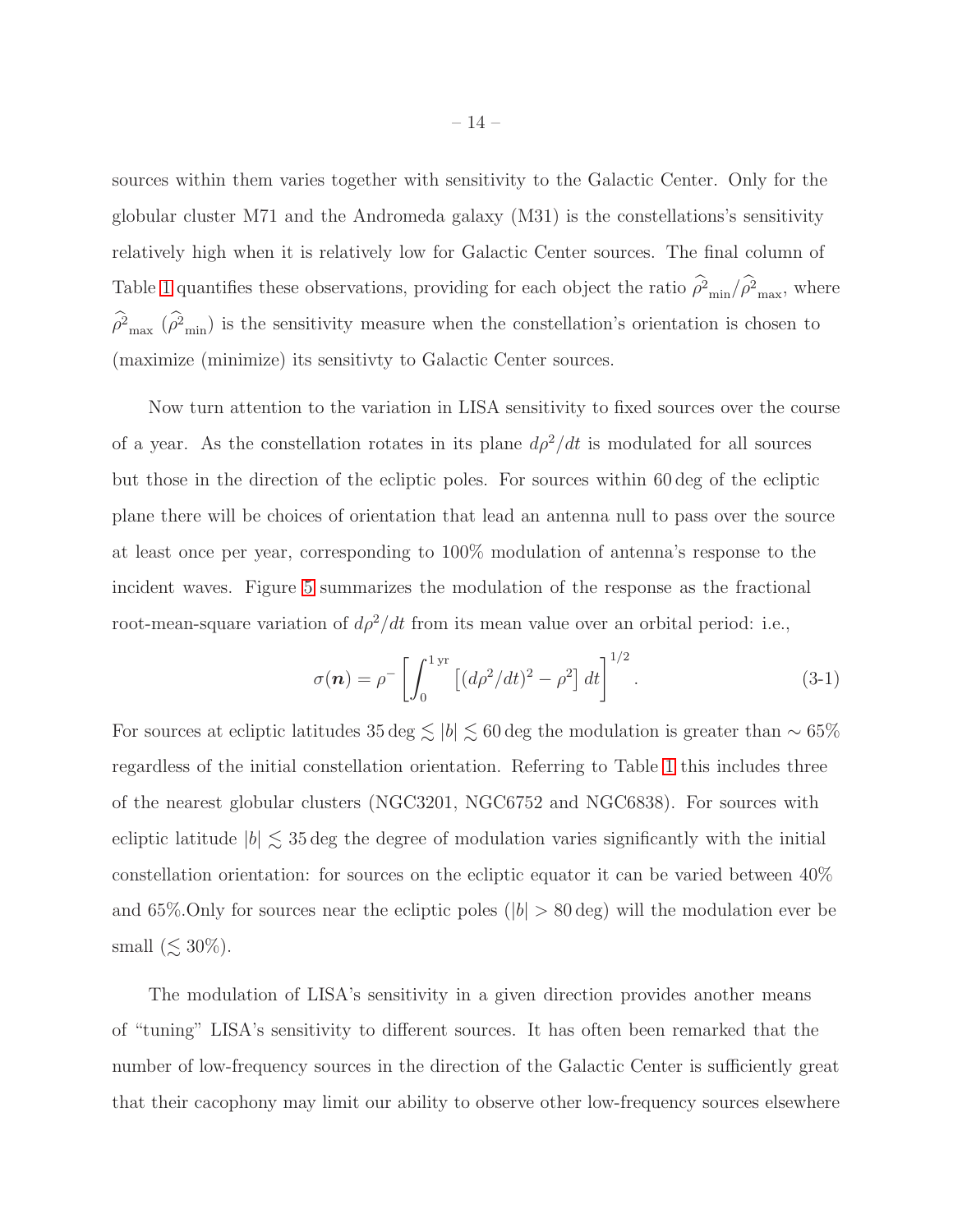

<span id="page-14-0"></span>Fig. 3.— Color map showing the (low-frequency) sensitivity  $\rho^2$  as a function of the wave propagation direction. The white lines trace out the paths of the antenna nulls over an annual period. Ecliptic longitude is unmarked: its calibration depends on the initial orientation of the constellation.



<span id="page-14-1"></span>Fig. 4.— The locations of the objects listed in Table [1](#page-15-0) plotted on top of the LISA sensitivity when the constellation's initial orientation is chosen to minimize its sensitivity, as measured by the sensitivity measure  $\rho^2$  (see Eq. [2-5\)](#page-6-0), to Galactic Center sources. The Galactic Center is marked by an ×, globular clusters are marked by stars, M31 is marked by a triangle, the LMC by a square and the SMC by a diamond, and the Virgo cluster by an open circle.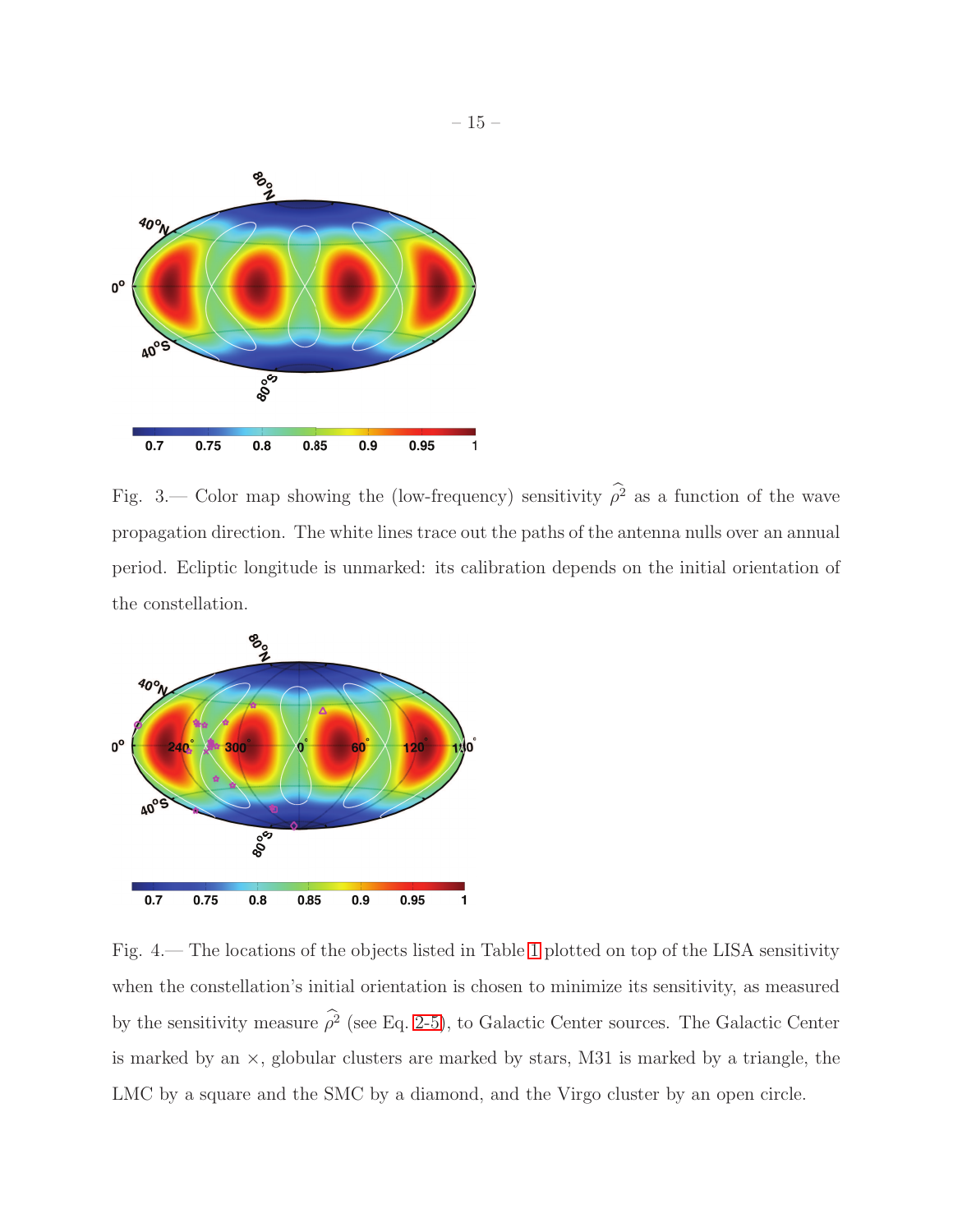<span id="page-15-0"></span>Table 1: Pointing LISA to minimize or maximize its sensitivity to Galactic Center sources affects its sensitivity to gravitational wave sources in other objects. Here is shown the ratio  $\rho_{min}^2/\rho_{max}^2$ , where  $\rho_{min}^2$  ( $\rho_{max}^2$ ) is the sensitivity measure for the corresponding source directions when LISA's initial orientation is chosen to minimize (maximize) its sensitivity to Galactic Center sources. The Sources column abbreviations are DWD for double whitedwarf binaries, COB for compact object (neutron star or stellar mass black hole) binaries, and EMRI for extreme mass-ratio inspiral systems.

| Object             | Lon       | Lat           | Sources   | $\hat{\rho^2}_{\rm min}/\hat{\rho^2}_{\rm max}$ |
|--------------------|-----------|---------------|-----------|-------------------------------------------------|
| Gal. Cen.          | 266.85172 | $-5.6076736$  | DWD, COB  | 0.84                                            |
| Virgo Cluster      | 181.04266 | 14.333893     | COB, EMRI | 0.82                                            |
| <b>LMC</b>         | 312.50989 | $-85.351425$  | COB       | 1.00                                            |
| <b>SMC</b>         | 312.08823 | $-64.605469$  | COB       | 0.99                                            |
| Androm. Gal. (M31) | 27.849274 | 33.349022     | COB, EMRI | 1.04                                            |
| NGC104 (47Tuc)     | 311.25247 | $-62.352768$  | DWD, COB  | 1.03                                            |
| <b>NGC3201</b>     | 181.36612 | $-51.539581$  | DWD, COB  | 0.97                                            |
| NGC6121 (M4)       | 248.48676 | $-4.8687668$  | DWD, COB  | 0.96                                            |
| NGC6218 (M12)      | 250.57292 | 20.272308     | DWD, COB  | $0.97\,$                                        |
| NGC6259 (M10)      | 253.45894 | 18.441391     | DWD, COB  | 0.94                                            |
| <b>NGC6366</b>     | 261.54391 | 18.122971     | DWD, COB  | 0.88                                            |
| <b>NGC6397</b>     | 266.69220 | $-30.290436$  | DWD, COB  | 0.90                                            |
| <b>NGC6544</b>     | 271.66437 | $-1.5686417$  | DWD, COB  | 0.83                                            |
| $2MS_GCO1$         | 271.97073 | 3.5952682     | DWD, COB  | 0.83                                            |
| 2MS_GC02           | 272.24817 | 2.6416550     | DWD, COB  | 0.83                                            |
| Terzan12           | 272.82751 | 0.66725922    | DWD, COB  | 0.84                                            |
| NGC6656 (M22)      | 278.31403 | $-0.72771454$ | DWD, COB  | 0.86                                            |
| GLIMPSE01          | 283.12085 | 21.387779     | DWD, COB  | 0.91                                            |
| <b>NGC6752</b>     | 281.02106 | $-37.221313$  | DWD, COB  | 0.95                                            |
| NGC6838 (M71)      | 305.34909 | 38.792225     | DWD, COB  | $1.05\,$                                        |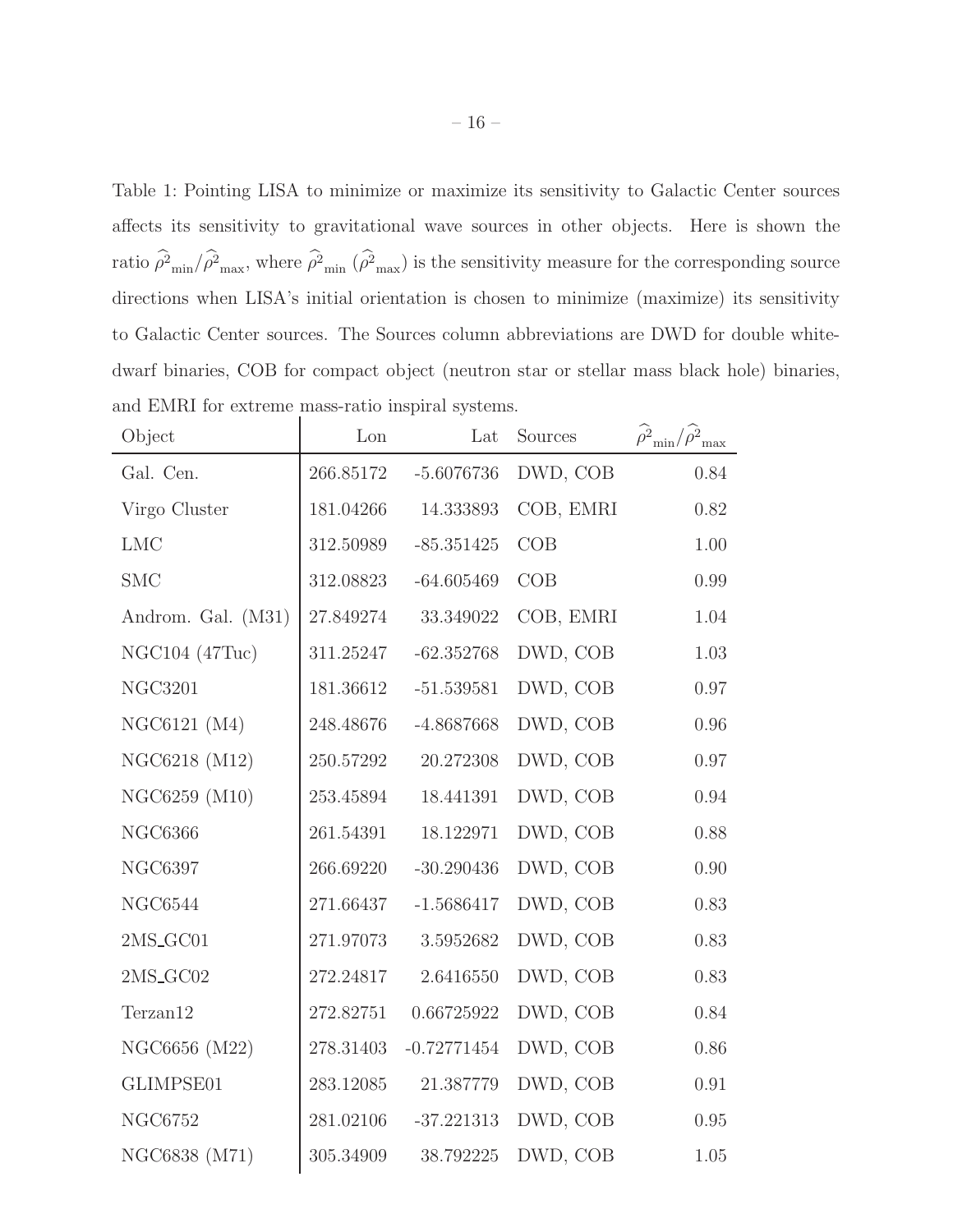on the sky [\(Bender et al. 1996;](#page-21-5) [Kosenko & Postnov 1998](#page-22-9)). Taking advantage of our ability to point LISA by choosing its initial orientation, we can arrange for the antenna nulls pass over or close to the Galactic Center twice per year. During these periods LISA will largely insensitive to Galactic Center sources while remaining sensitive to sources at moderate to high ecliptic latitudes, and low ecliptic latitudes at longitudes  $\pm 45$  deg and  $\pm 135$  deg from the Galactic Center. This includes most of the sources identified in Table [1.](#page-15-0)

To illustrate, Figure [6](#page-17-1) shows how the modulation in sensitivity varies over the course of a year for Galactic Center direction sources when LISA's initial orientation is chosen to maximize or minimize its sensitivity in this direction. While the peak sensitivity over the course of a year varies only slightly, the minimium sensitivity can be sent to zero. Figure [7](#page-18-0) shows LISA's sensitivity to sources in the direction of the Virgo Cluster and the Galactic Center when LISA's orientation is chosen to so that an antenna null passes over the Galactic Center twice per year. *For this orientation LISA's sensitivity to sources in the direction of the Galactic Center vanishes just when its sensitivity to sources in the direction of the Virgo Cluster is greatest, and vice versa.* Thus, by appropriate pointing of LISA we can mitigate significantly any interference that Galactic close white dwarf binaries have in the detection of extra-galactic sources.

## 4. Conclusions

<span id="page-16-0"></span>The LISA sciencecraft form what is effectively an interferometric gravitational wave antenna. Such an antenna has four nulls: i.e., directions in which it is entirely insensitive to incident gravitational waves. As the sciencecraft proceed in their special orbits the antenna rotates and precesses, leading the nulls to trace-out four figure-8 pattens on the sky. The choice of initial constellation orientation can be chosen to ensure that a null traces over, or avoids, any fixed sky location within 60 deg of the ecliptic plane. Sources in this zone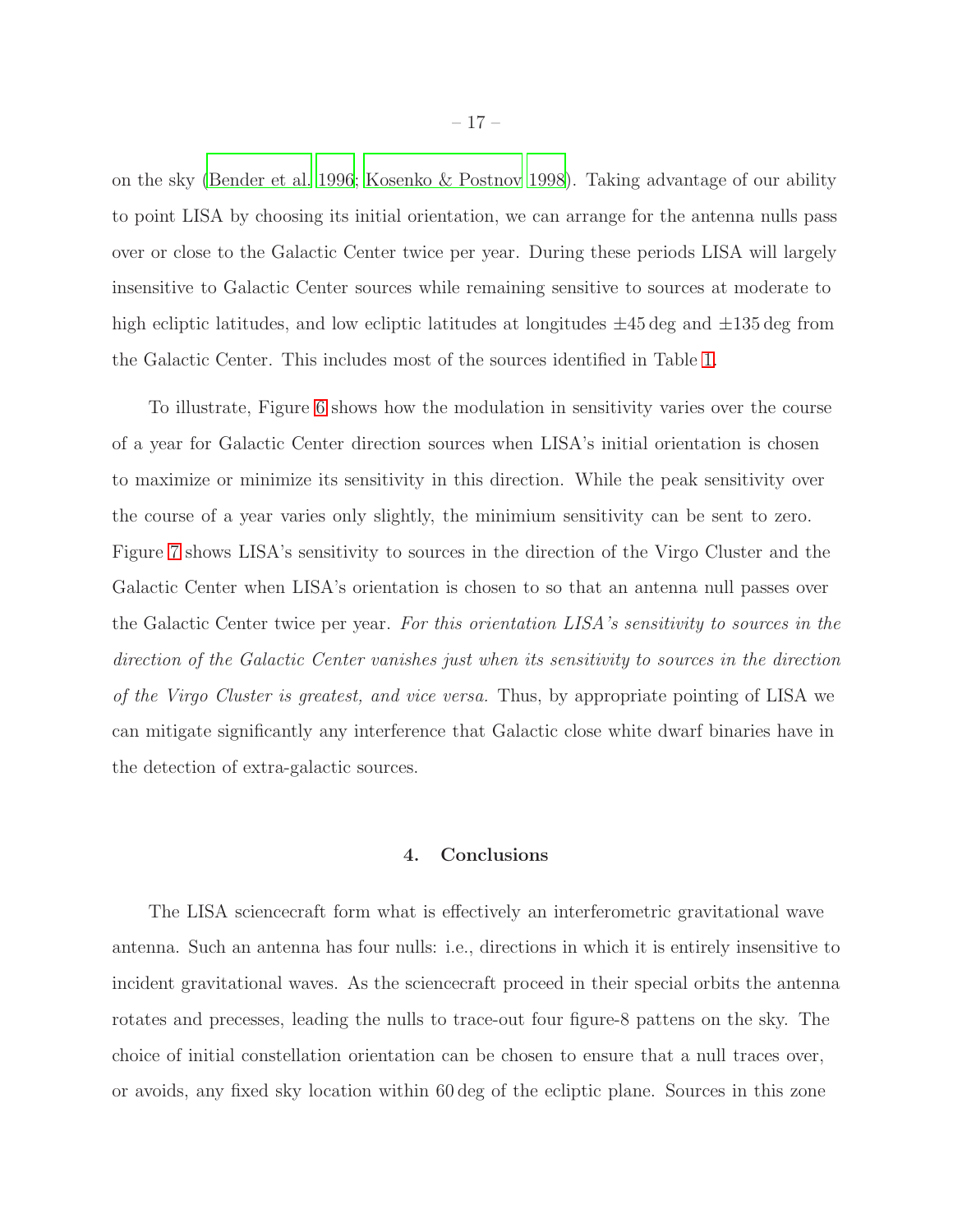

<span id="page-17-0"></span>Fig. 5.— The fractional root-mean-square variation of  $d\rho^2/dt$  from its mean value over an orbital period. The white lines trace out the paths of the nulls.



<span id="page-17-1"></span>Fig. 6.— The instantaneous contribution to the sensitivity measure for sources in the direction of the Galactic Center when the constellation's orientation is chosen to maximize or minimize its annual sensitivity to Galactic Center direction sources. Note how the contribution to the sensitivity measure can be made to vanish twice per orbit.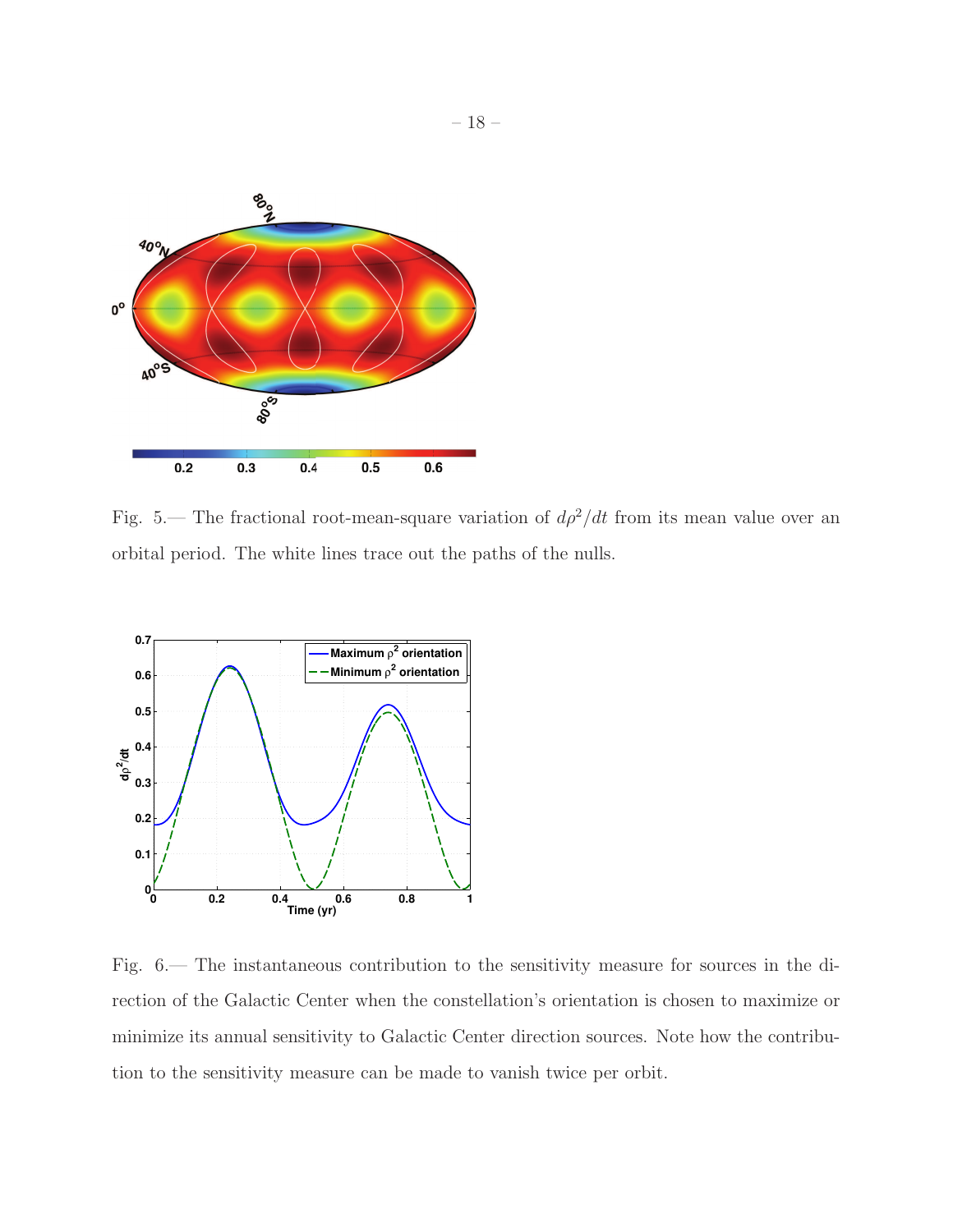

<span id="page-18-0"></span>Fig. 7.— The instantaneous contribution to the sensitivity measure for sources in the direction of the Virgo Cluster and the Galactic Center when the constellation's orientation is chosen to minimize its annual sensitivity to Galactic Center direction sources. Note how for this orientation the constellation's sensitivity to Galactic Center sources vanishes when its sensitivity to Virgo Cluster sources is greatest, and is large only when the sensitivity to Virgo Cluster sources is small. By appropriate pointing of the LISA constellation the interference of Galactic Center sources in the detection of Virgo Center sources can be minimized.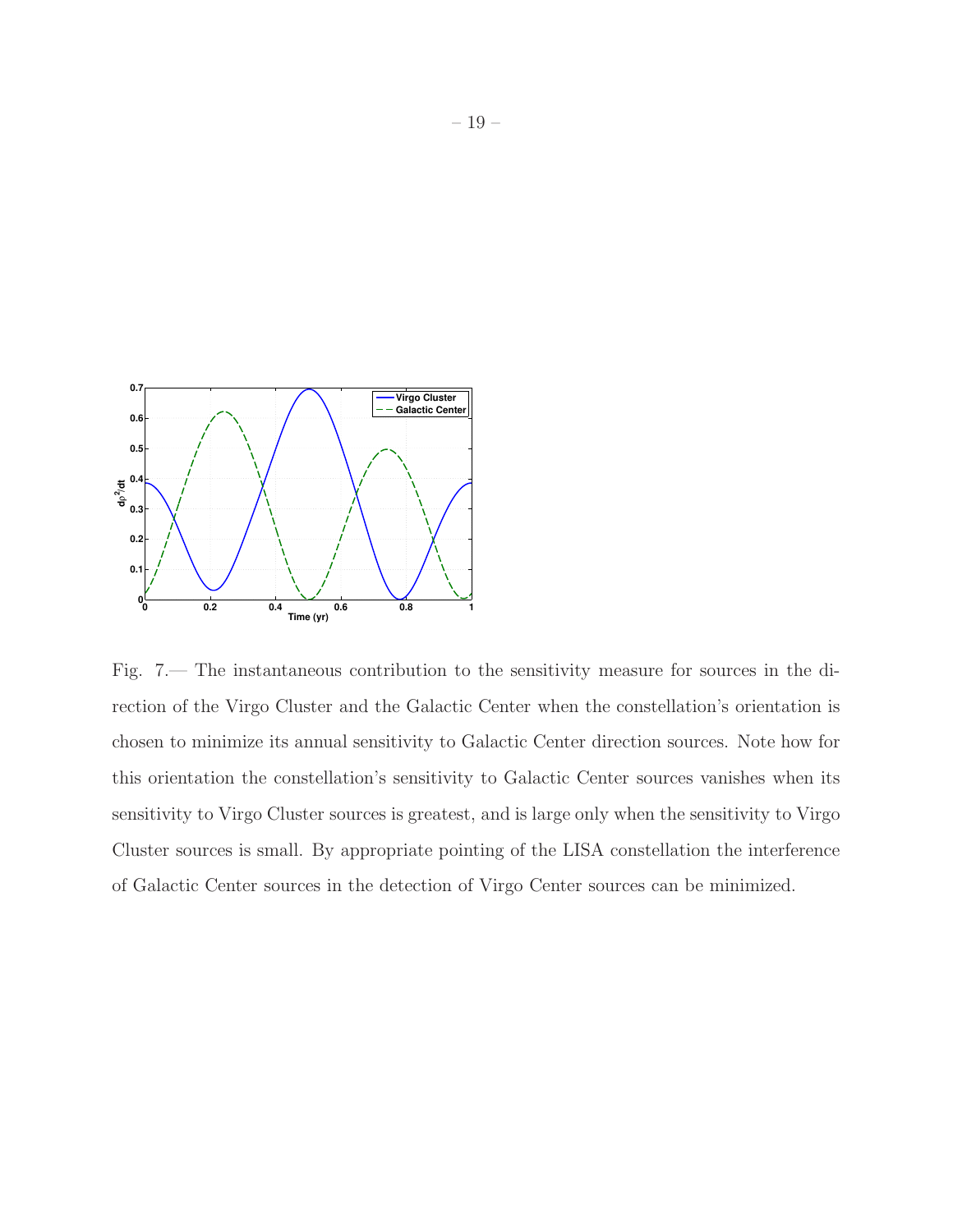include the Galactic Center, the Virgo Cluster, and the nearest Galactic globular clusters. By choice of the initial constellation orientation LISA may thus be pointed toward or away from any of these sources, with significant consequences for the success of its science mission. In the case of sources in the direction of the Galactic Center this freedom amounts to a 17% difference in the power signal-to-noise accumulated over a year's observation (averaged over all source orientations).

As important as the variation in the annual signal-to-noise is the variation in the sensitivity *throughout* the sciencecraft constellation's annual orbital period. The relative location of the Galactic Center and the Virgo Cluster is such that we may choose a null to cover the Galactic Center during just those times when the antenna's sensitivity to the Virgo Cluster is greatest. Thus, we can arrange our orbits to suppress the confusion noise associated with the large number of Galactic white dwarf binaries at just those times when our sensitivity to Virgo Cluster sources is greatest.

The choice of initial constellation orientation need not affect the mission cost. The dominant cost to the mission associated with a choice of initial constellation orientation is that required to launch the mass in fuel needed to move the sciencecraft from Earth to their initial orbital stations. Viewed with respect to Earth there is a constellation orientation that requires minimum fuel mass to reach. By appropriate choice of launch date we can make this cost-preferred Earth-relative configuration correspond to any desired ecliptic coordinate relative orientation.

How to best take advantage of the ability to point a LISA-like gravitational wave antenna requires the kind of judgements that are only possible in the context of the mission science goals: e.g., is the mission's principal science goal the study of Galactic sources, extra-galactic sources, or something different still? Here we have demonstrated that the mission profile includes a heretofore unrealized freedom — the ability to point the antenna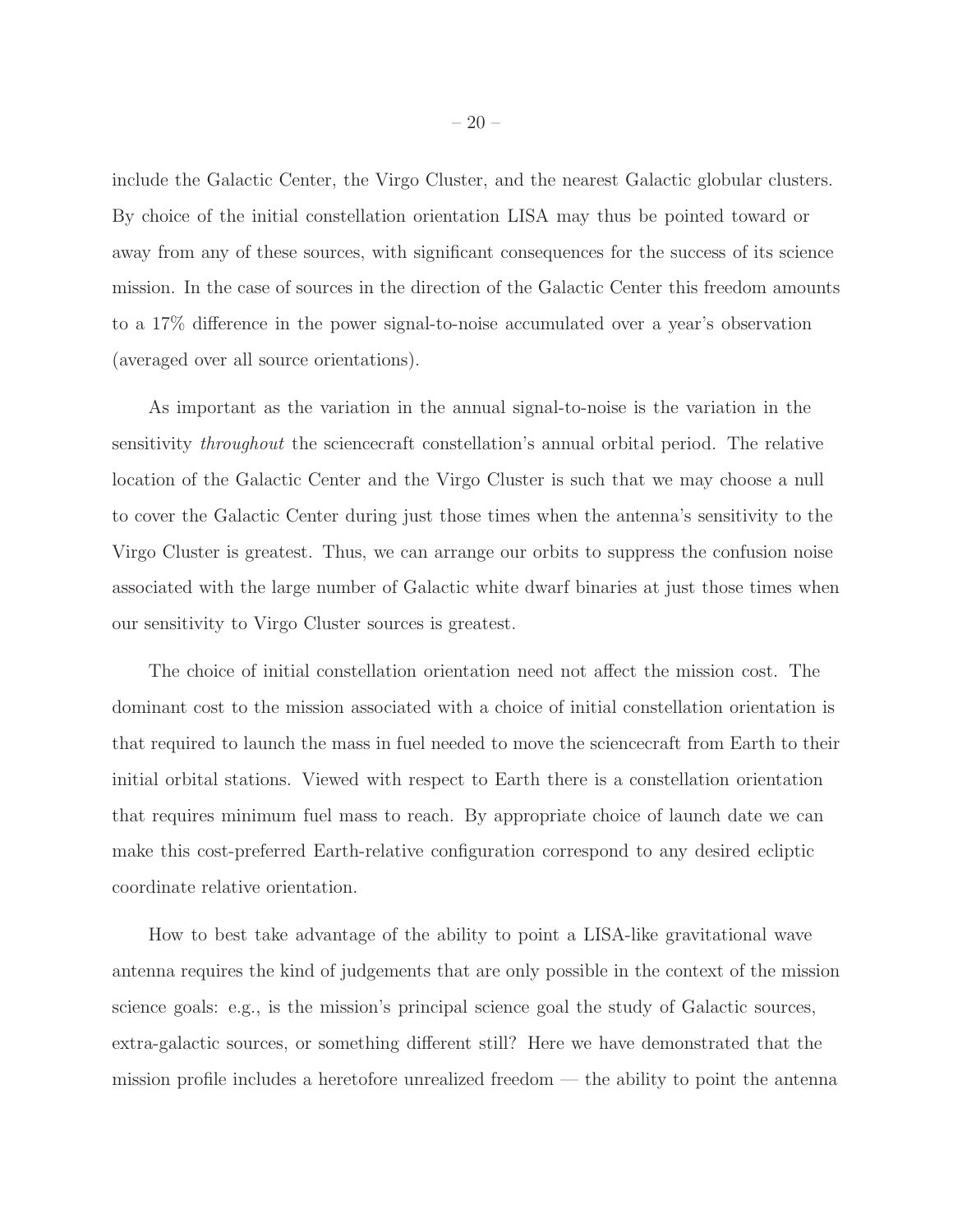toward or away from sources within 60 deg of the ecliptic plane — and have given but one example of how choices in pointing can affect sensitivity to multiple sources.

MJB and LSF acknowledge the hospitality of the Aspen Center for Physics, supported in part by the National Science Foundation under Grant No. 1066293. KJ and LSF acknowledge the support of NSF awards 0940924 and 0969857. MJB acknowledges the support of NASA grant NNX08AB74G and the Center for Gravitational Wave Astronomy, supported by NSF Cooperative Agreement HRD-0734800 and HRD-1242090.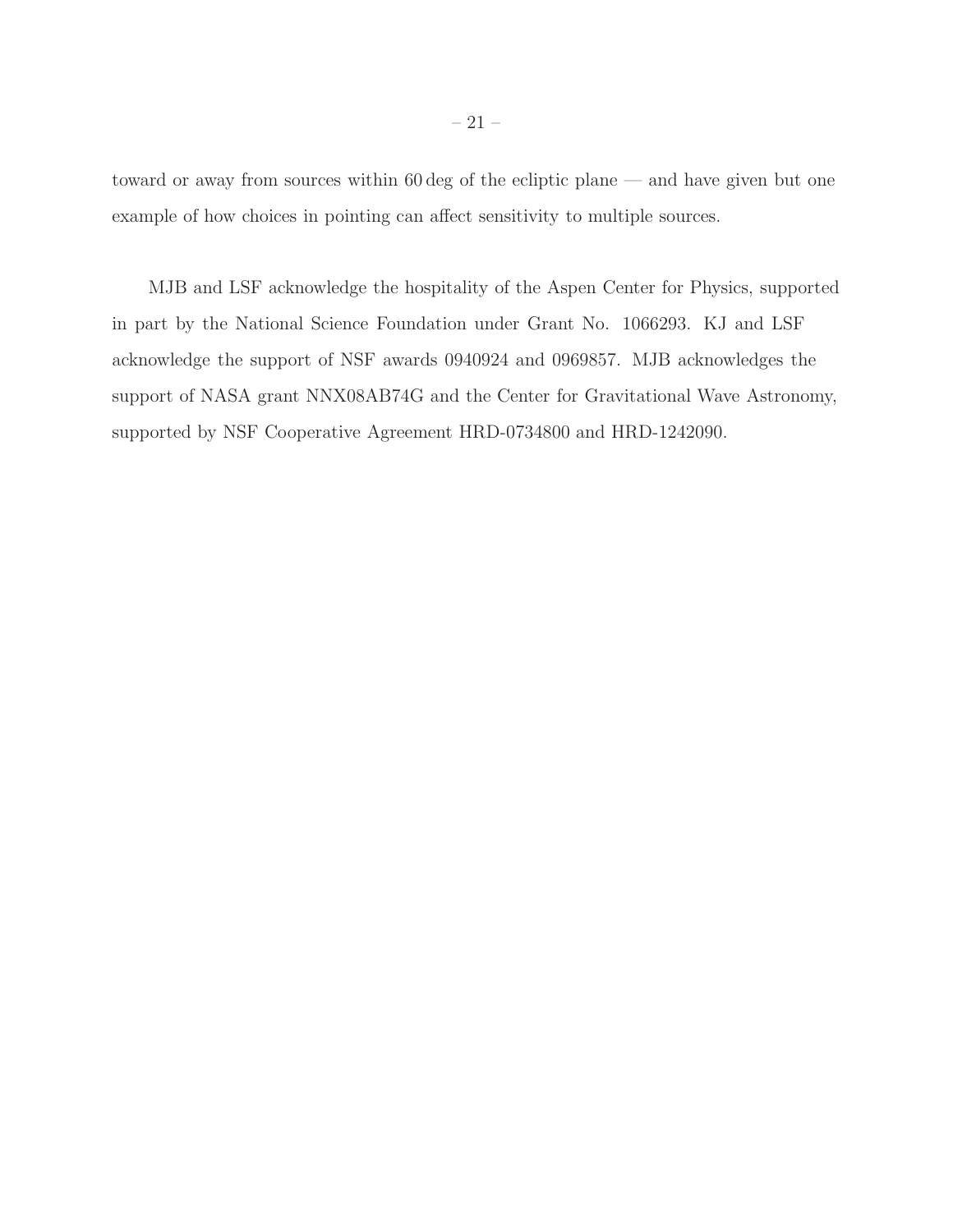#### REFERENCES

<span id="page-21-4"></span>Armstrong, J. W., Estabrook, F. B., & Tinto, M. 2003, Class. Quantum Grav., 20, 283

- <span id="page-21-0"></span>Baker, J., Benacquista, M., Berti, E., Brinker, E., Buchman, S., Camp, J., Cornish, N., Cutler, C., de Vine, G., Finn, L. S., Gair, J., Gallagher, R. J., Hellings, R., Hughes, S., Klipstein, W., Lang, R., Larson, S., Littenberg, T., Livas, J., McKenzie, K., McWilliams, S., Mueller, G., Norman, K., Spero, R., Stebbins, R., Thorpe, J., Vallisneri, M., Welter, G., & Ziemer, J. 2011a, SGO High: A LISA-Like Concept for the Space-based Gravitational-wave Observatory (SGO) at a High Cost-Point, Tech. rep., NASA Goddard SpaceFlight Center
- <span id="page-21-1"></span>—. 2011b, SGO Low: A LISA-Like Concept for the Space-based Gravitational-wave Observatory (SGO) at a Low Price-Point, Tech. rep., NASA Goddard SpaceFlight Center
- <span id="page-21-2"></span>—. 2011c, SGO Lowest: A LISA-Like Concept for the Space-based Gravitational-wave Observatory (SGO) at the Lowest Cost-Point, Tech. rep., NASA Goddard SpaceFlight Center
- <span id="page-21-3"></span>—. 2011d, SGO Mid: A LISA-Like Concept for the Space-based Gravitational-wave Observatory (SGO) at a Middle Price-Point, Tech. rep., NASA Goddard SpaceFlight Center
- <span id="page-21-5"></span>Bender, P., Ciufolini, I., Danzmann, K., Folkner, W., Hough, J., Robertson, D., Rüdiger, A., Sanford, M., Schilling, R., Schutz, B., Stebbins, R., Sumner, T., Touboul, P., Vitale, S., Ward, H., Winkler, W., Cornelisse, J., Hechler, F., Jafry, Y., & Reinhanrd, R. 1996, LISA. Laser Interferometer Space Antenna for the detecion and observaiton of gravitational waves, Tech. rep., Max-Planck-Institut für Quantenoptik, Hans-Kopfermann-Str. 10, D-85748 Garching, mPQ 208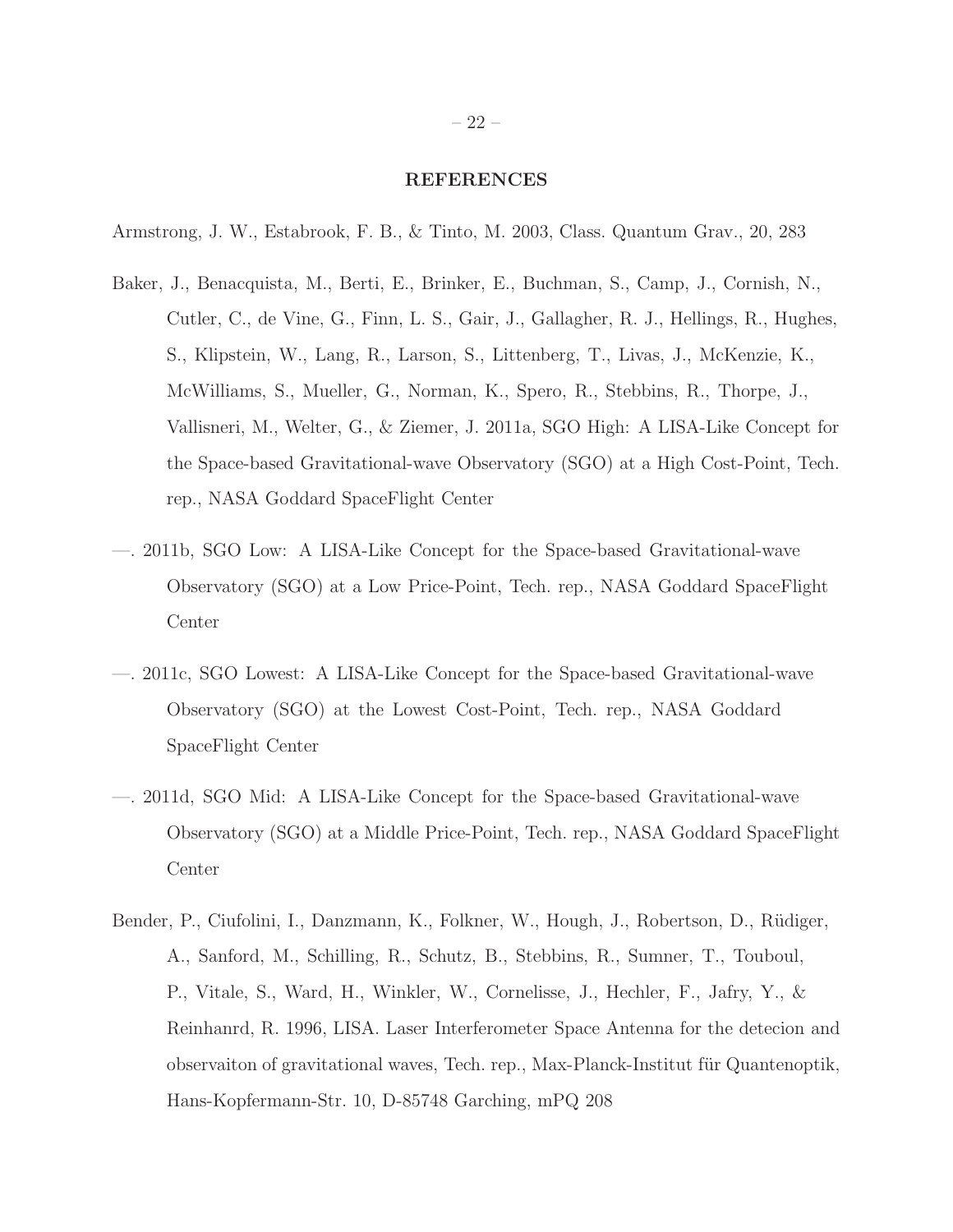- <span id="page-22-4"></span>Committee for a Decadal Survey of Astronomy and Astrophysics & National Research Council. 2010 (National Academies Press)
- <span id="page-22-2"></span>Danzmann, K., Prince, T. A., Binetruy, P., Bender, P., Buchman, S., Centrella, J., Cerdonio, M., Cornish, N., Cruise, M., Cutler, C. J., Finn, L. S., Gundlach, J., Hogan, C., Hough, J., Hughes, S. A., Jennrich, O., Jetzer, P., Lobo, A., Madau, P., Mellier, Y., Phinney, S., Richstone, D. O., Schutz, B., Stebbins, R., Sumner, T., Thorne, K., Vinet, J.-Y., & Vitale, S. 2011, LISA: Unveiling a hidden Universe, Tech. Rep. ESA/SRE(2011)3, European Space Agency
- <span id="page-22-1"></span>Decher, R., Randall, J. L., Bender, P. L., & Faller, J. E. 1980, in Presented at the Society of Photo-Optical Instrumentation Engineers (SPIE) Conference, Vol. 228, Society of Photo-Optical Instrumentation Engineers (SPIE) Conference Series, ed. W. J. C. Jr., 149–153
- <span id="page-22-8"></span>Dhurandhar, S. V., Nayak, K. R., Koshti, S., & Vinet, J.-Y. 2005, Class. Quantum Grav., 22, 481
- <span id="page-22-7"></span>Dhurandhar, S. V., Nayak, K. R., & Vinet, J.-Y. 2002, Phys. Rev. D, 65, 024015
- <span id="page-22-3"></span>Dhurandhar, S. V. & Tinto, M. 2005, Living Reviews in Relativity, 8, 4
- <span id="page-22-6"></span>Folkner, W. M. 2001, Class. Quantum Grav., 18, 4053
- <span id="page-22-5"></span>Folkner, W. M., Hechler, F., Sweetser, T. H., Vincent, M. A., & Bender, P. L. 1997, Class. Quantum Grav., 14, 1405
- <span id="page-22-0"></span>Jennrich, O., Binetruy, P., Colpi, M., Danzmann, K., Jetzer, P., Lobo, A., Nelemans, G., Schutz, B., Stebbins, R., Sumner, T., Vitale, S., & Ward, H. 2011, NGO. Revealing a hidden Universe: opening a new chapter of discovery, Tech. Rep.  $ESA/SRE(2011)19$
- <span id="page-22-9"></span>Kosenko, D. I. & Postnov, K. A. 1998, A&A, 336, 786